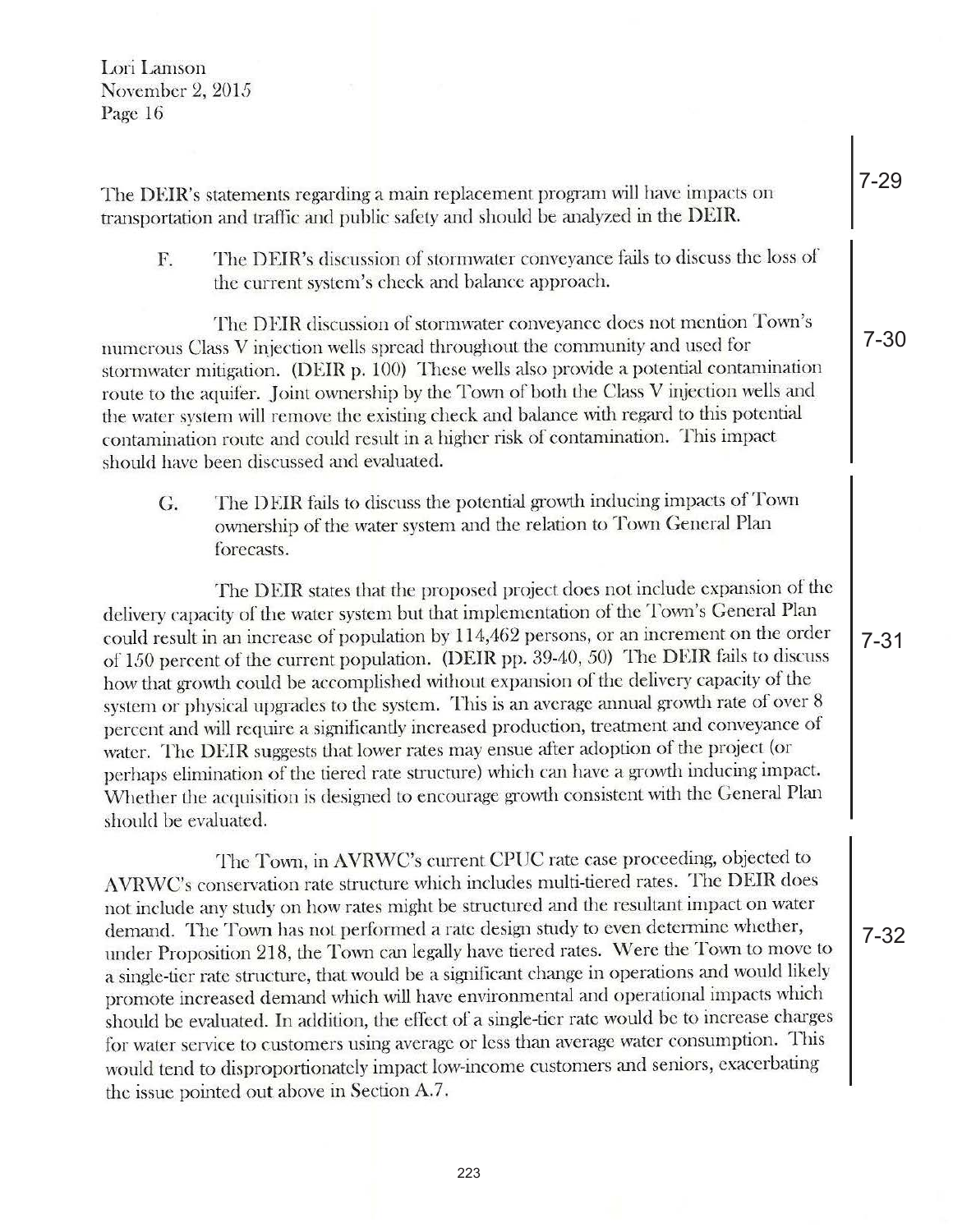Lori Lamson November 2, 2015 Page 17

On the basis of all of the foregoing, recirculation of a new DEIR is the only  $\begin{bmatrix} 7-33 \end{bmatrix}$ reasonable course of action and is legally compelled to satisfy CEQA's informational goals.

Very *truly* yours,

KÉVIN H. BROGAN OF HILL, FARRER & BURRILL LLP

HFB 1582291.5 W4302061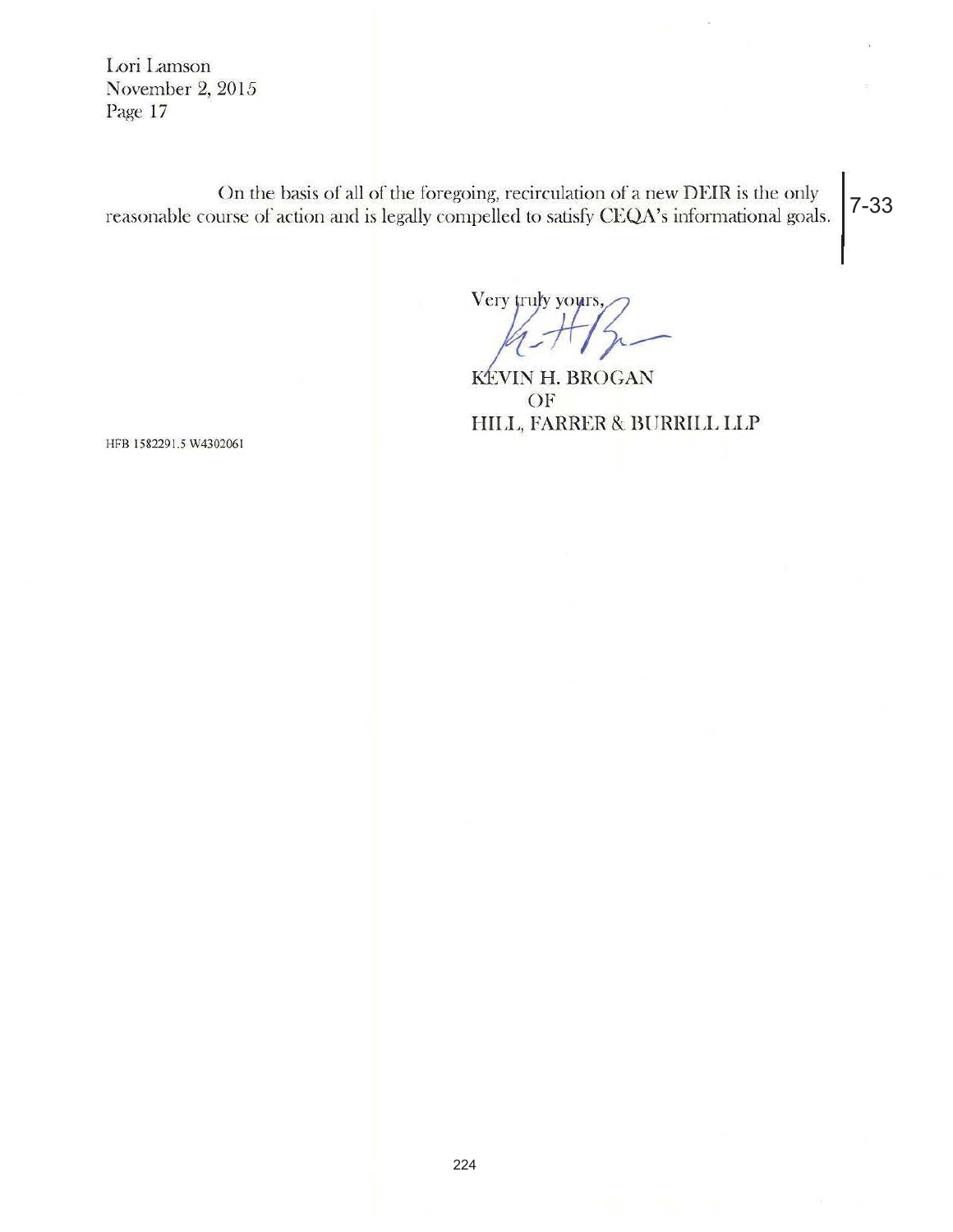Letter.7

**COMMENTER:** Kevin H. Brogan, Hill, Farrrer & Burrill

**DATE:** November 2, 2015

#### **RESPONSE:**

Response 7.1

This comment is an introductory statement in which the commenter frames the nature of the comment letter as a whole, primarily focusing on purported deficiencies in the project description and the analysis of alternative and also expressing concern regarding the Town's actions as both the Project proponent and Lead Agency. Because these statements are general in nature and are included in greater detail at later points in this comment letter, no further response is required to this portion of the comment. (See Browning-Ferris Indus. v. City of San Jose (1986) 181 Cal.App.3d 852 [where a general comment is made, a general response is sufficient].) Specific concerns detailed in this letter are addressed in the following responses.

#### Response 7.2

The commenter claims that the project description has been manipulated to limit the scope of the environmental analysis by narrowing the project description. The comment later explains that the primary concern regarding the project description is purported deficiencies in the description regarding operation of the AVR System following the Town's acquisition of the system; however, it does not explain what details the commenter feels are missing from the description. Contrary to Commenter's allegations, the project description in the Draft EIR is accurate, stable and finite; describes the entire project; and includes all relevant aspects of the Project, including reasonably foreseeable future activities that are part of the Project.

The cases that Commenter cites are inapposite. For example, in County of Inyo v. City of Los Angeles (1977) 71 Cal.App.3d 185, 199, the court invalidated the EIR because, among other reasons, the project description shifted throughout the EIR and was inconsistently described in various parts of the document. (Id. at 197-198.) Here, the project description is consistent throughout the Draft EIR. The project description outlined in Section 2.0 of the Draft EIR explains the underlying purpose of the proposed Project – acquisition of the AVR System – and identifies certain factual assumptions that were made about the acquisition. Those assumptions are carried forward in each environmental impact section of the Draft EIR. For example, see the methodology discussion for each of the resource areas (i.e., Sections 4.1.2, 4.2.2, 4.3.2, 4.4.2, 4.4.3, 4.4.4, 4.4.5, 4.4.6, and 4.4.7), where the methodology section explains the scope of the proposed Project and how Project impacts were evaluated for specific environmental factors. Each of these sections relate to the proposed Project as it is described in Section 2.0, and are consistent with each other in terms of Project details. Therefore, the project description does not shift, it is not curtailed, and it is stable. Contrarily, the document considered in County of Inyo v. City of Los Angeles (1977) was found to have, "incessant shifts among different project descriptions," which were found to, "vitiate the city's EIR process as a vehicle for intelligent public participation".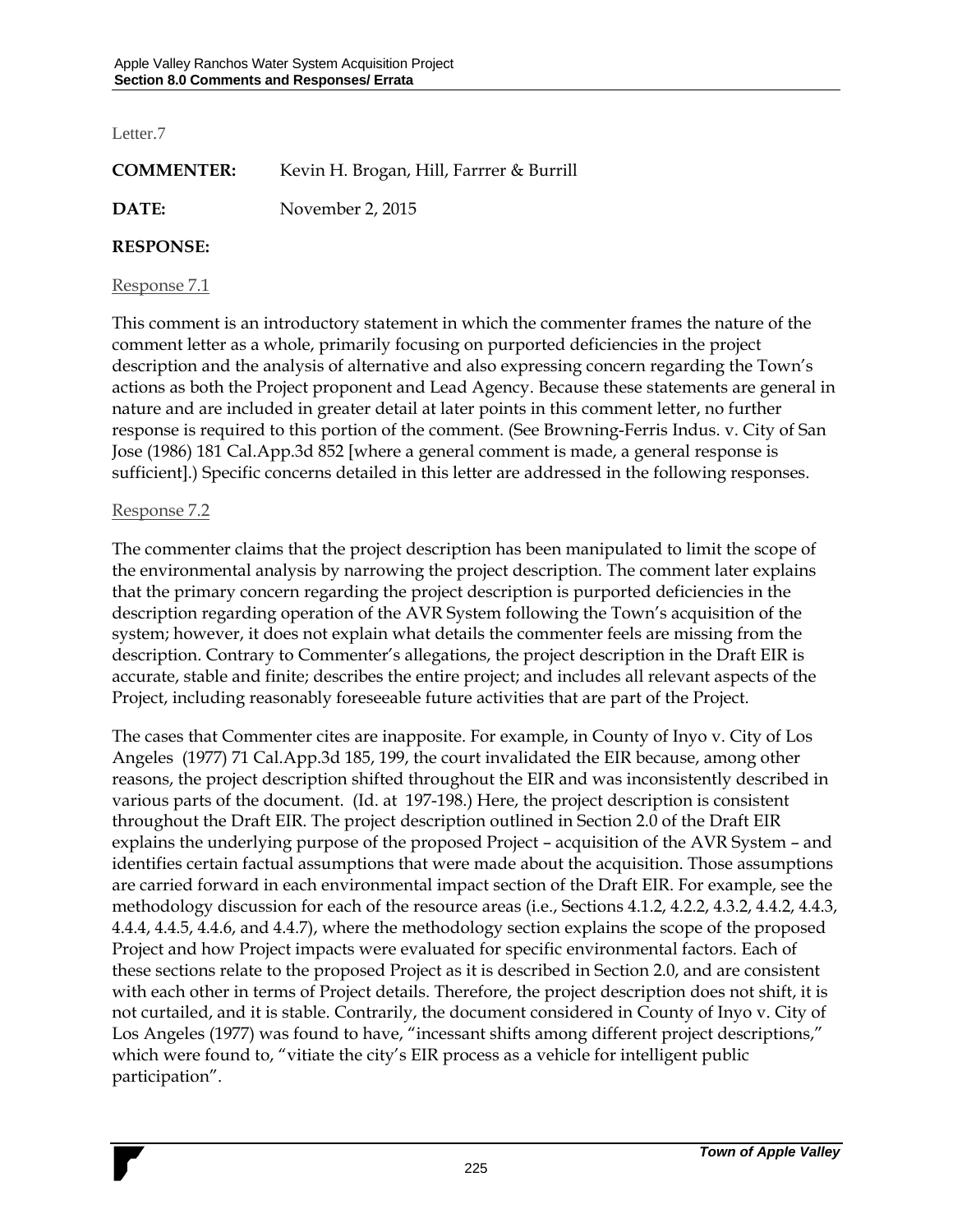As explained by the court in Native Sun/Lyon Communities v. City of Escondido (1993) 15 Cal.App.4th 892, 909, in upholding an EIR despite claims that the project description was incomplete, CEQA "does not require analysis in the EIR of each and every activity carried out in conjunction with a Project." Thus, the commenter's suggestions that the Town needs to identify specific details regarding how it would manage the AVR System is contrary to existing law. Additionally, the court in Dry Creek Citizens Coalition v. County of Tulare (1999) 70 Cal.App.4th 20, 28 explained that the minimum requirements of CEQA demand "a 'general description' of a Project's technical characteristics." The project description clearly comports with this concept and includes the relevant details regarding the elements of system operation that may potentially result in impacts to the environment (e.g., how many employees would travel to and from the O&M facility).

Indeed, lead agencies need not undertake a premature or speculative evaluation of the environmental consequences of undefined future projects. (*Id.*; *see also Friends of the Sierra RR v. Tuolumne Park Rec Dist.* (2007) 147 Cal.App.4th 643, 657 [finding there was no project to analyze under CEQA, even though it was probably that lands transferred to a Native American tribe would be developed in the future, because there were "no specific plans on the table"].) Instead, the scope of an EIR is guided by standards of reasonableness and practicality. (*Environmental Council of Sacramento v. City of Sacramento* (2006) 142 Cal.App.4th 1018.

For these reasons, the project description is accurate, stable and finite, and describes the entire Project, including all reasonably foreseeable Project elements and activities. As such, it is different from the faulty project descriptions in the cases cited by the commenter.

The commenter next incorrectly alleges that the EIR does not fully address operation of the system following the acquisition. However, the EIR includes both discussion of how the Town would be reviewed for its technical proficiency in operating the system, as well as any elements with the potential to result in environmental effects. Section 1.6, Lead, Responsible, and Trustee Agencies, addresses how the Town would be reviewed to ensure it is capable of managing the system. As discussed on page 21 of the EIR, the Town would have to, "demonstrate to the SWRCB that it possesses adequate technical, managerial, and financial capability to assure the delivery of pure, wholesome and potable drinking water," before it would be approved for a permit to operate the AVR System.

In terms of environmental effects related to management of the system, there would be little to no change in environmental effects because there would be little to no change in how the system is managed. The Town intends to continue operation of the system in much the same manner as it is currently operated by Apple Valley Ranchos Water Company. Ultimately, and because the Town already provides management functions for other utilities (sewer) and because Apple Valley Ranchos Water Company already provides management functions that are proposed to be undertaken by the Town, no changes in any environmental impacts (if any) associated with provision of those management functions are reasonably foreseeable, nor does the commenter identify any specific impacts that he believes are not accounted for. Ultimately, the commenter seems to asserting that at some unknown future time, the Town will propose asyet-unknown changes in water operations, which will allegedly result in unidentified environmental impacts. Such speculation on potential future activities and impacts –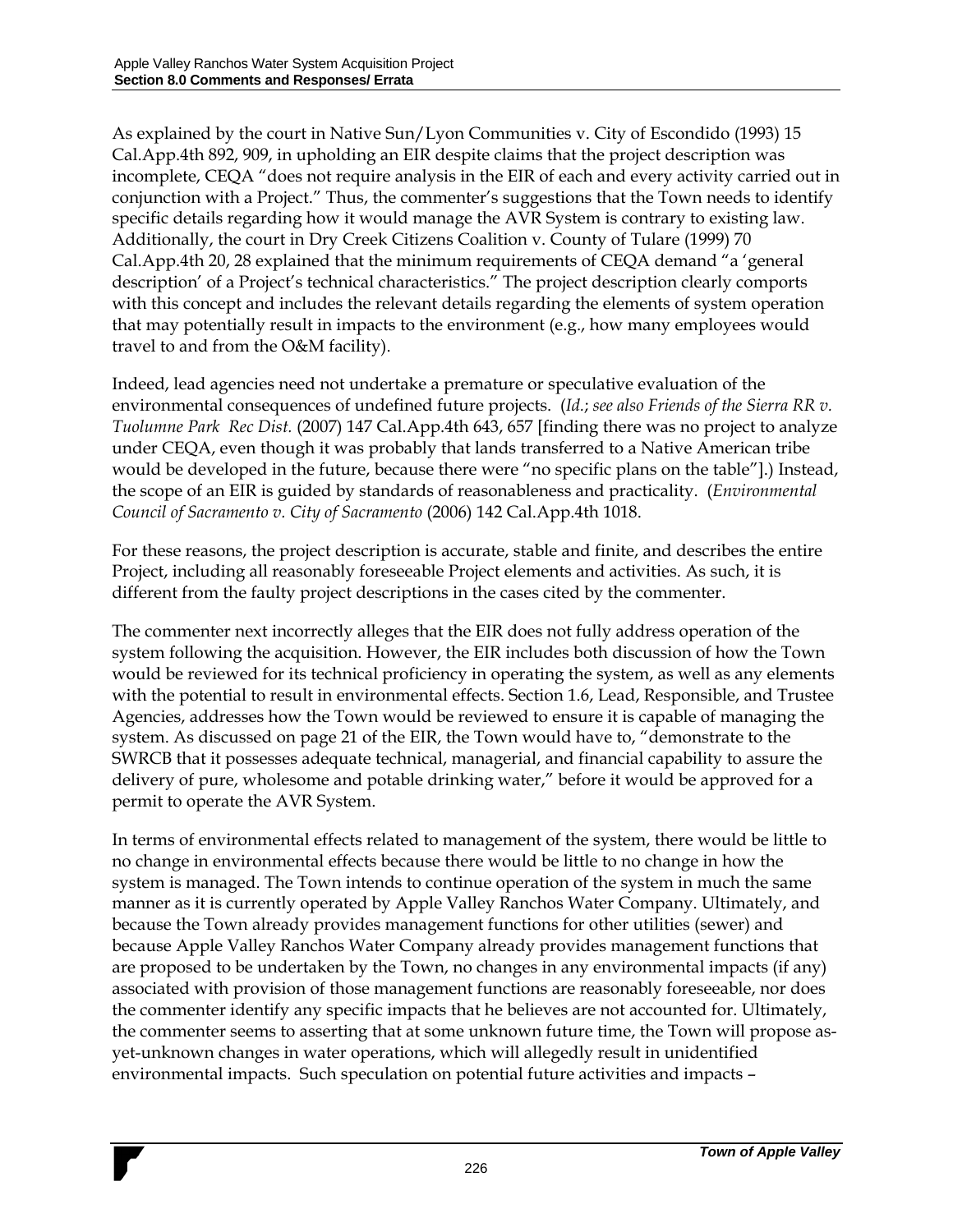particularly when, as here, no such activities are proposed and none is reasonably foreseeable – is not required by CEQA. (State CEQA Guidelines, §15145.) See also Global Response #2.

### Response 7.3

The commenter claims that the project description in the Initial Study is uncertain and, therefore, unstable. Through the EIR process there has been one refinement to the project description that occurred following publication of the original Initial Study; the refined project description included in the Amended Initial Study and the Draft EIR is accurate, stable, and finite, as discussed in Response 7.2 above.

Based on initial comments received during the scoping process for the Draft EIR, the project description was refined to more clearly define what entity would manage the AVR System after the Town's acquisition of the system. The project description in the original Initial Study included a range of management options, including management by the Town or through a qualified private contractor or public agency. Based on comments received, in which commenters requested a more specific project description, the Project was refined to include only management by the Town, and the options to manage the system through qualified public agencies were included as alternatives to the proposed Project that were analyzed in the Draft EIR. (See Section 6.0, Alternatives, of the Draft EIR). Following this change the scoping process was extended for an additional 30-day period and an amended Notice of Preparation and Initial Study was sent to all agencies, organizations, and individuals included on the distribution list.

This refinement in the project description allowed for more targeted environmental analysis that addresses the specific potential environmental concerns associated with the proposed Project, including the Town's management of the AVR System following the acquisition. Additionally, each of the alternatives specifically addressed potential effects of system management by the entity defined for each alternative. As such, the refined project description used in the Amended Initial Study and the Draft EIR was clear and consistent, and allowed for robust environmental analysis based on the specific management options.

#### Response 7.4

This comment relates to the refined project description included in the Amended Initial Study and the Draft EIR. The commenter alleges that the project description was refined in order to minimize the impacts that would be identified in the EIR, and claims that the project description may not include the most likely scenario that would occur after certification of the EIR.

As discussed in Response 7.3 above, the project description was refined to provide more specific information about the proposed Project and allow for robust environmental analysis based on the specific management options. This was done in response to comments received in the initial stages of the Draft EIR scoping process and also to ensure that a complete description of all aspects of the Project were identified consistent with CEQA's informational disclosure requirements.

In terms of system operation, the Town proposes to manage and operate the system following the acquisition. In the event of unforeseen circumstances that result in the Town being unable to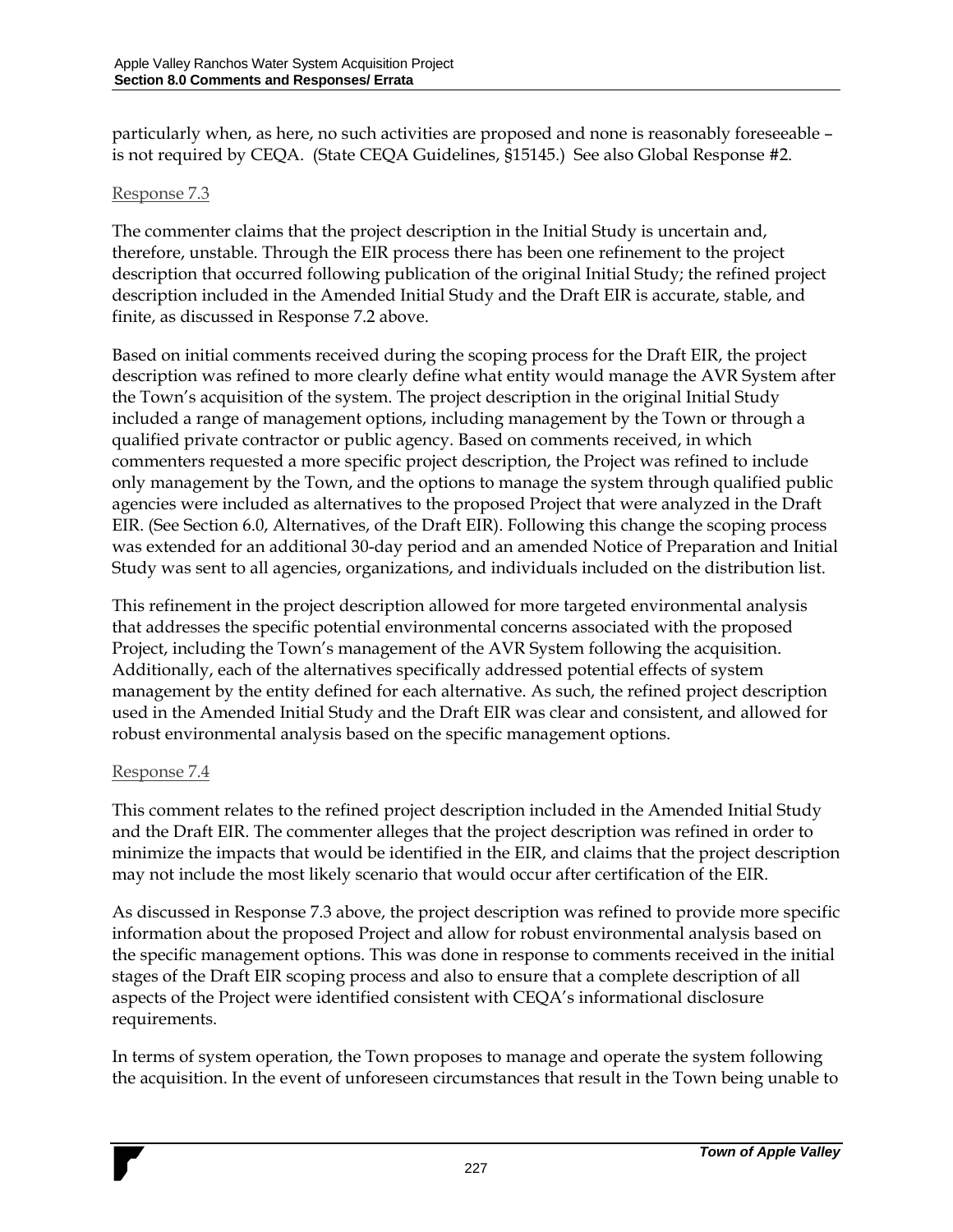operate the system themselves, and alternate operator may be selected. In this case, the Town would perform all necessary related review under CEQA. See also Global Response #2.

### Response 7.5

The commenter again accuses the Town of narrowing the project description to avoid analysis and defer operational decisions to a later date. This assertion is untrue. As discussed in Response 7.3 above, in response to comments received in the initial stages of the Draft EIR scoping process, the project description was refined to provide more specific information about the proposed Project and allow for robust environmental analysis based on the specific management options. Additionally, as discussed in Response 7.2, the project description in the Draft EIR is accurate, stable and finite; describes the entire project; and includes all relevant aspects of the Project, including reasonably foreseeable future activities that are part of the Project. Further, the description regarding operation of the AVR System is sufficiently detailed to allow for full analysis of any potential environmental effects related to these activities. Finally, the commenter does not identify any impacts that it believes may occur as a result of the Town's operation of the system. Instead, the commenter's statements are flat conclusions unsupported by substantial evidence. (See State CEQA Guidelines, § 15384 [substantial evidence does not include argument, speculation, unsubstantiated opinion or narrative].)

The comment also restates the commenter's allegation that the Town can administratively change operators and avoid the environmental analysis of that change altogether. Again, this assertion is untrue, as any discretionary approval to approve a change in operator (such an operations agreement) that may result in environmental effects would be subject to CEQA, as discussed in Response 7.4 above. The Town would perform environmental review under CEQA, as required, for any changes that are proposed to management of the system. See also Global Response #2.

#### Response 7.6

The commenter again claims that the project description is insufficient in its description of the Town's operation of the system following acquisition, indicating that this results in unidentified deficiencies in the associated environmental analysis. This general accusation regarding sufficiency of the project description is addressed in Response 7.2 above, which explains how the project description in the Draft EIR is accurate, stable and finite; describes the entire project; and includes all relevant aspects of the Project, including reasonably foreseeable future activities that are part of the Project.

In this comment, the commenter states that examples of the operational factors that should be considered are provided subsequently in the letter. These examples have been addressed individually below.

# Response 7.7

The commenter claims that Apple Valley Ranchos Water Company's existing operation of the system includes employees that are located offsite who handle regulatory compliance reporting requirements and perform billing, accounting, engineering, and water quality services; however, these additional employees were not accounted for in the Draft EIR. Additionally, the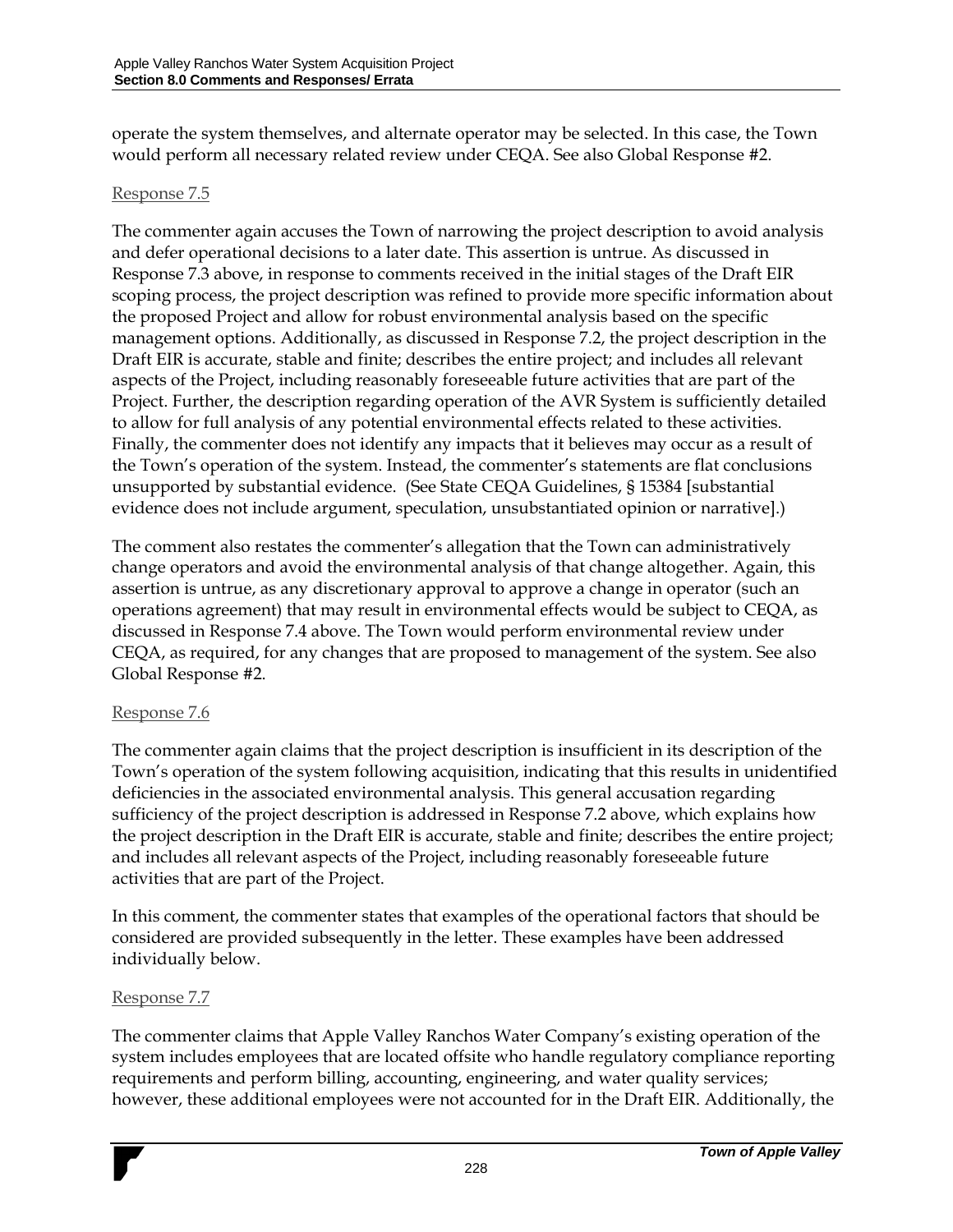commenter goes on to enquire where any new staff required to operate and maintain the AVR System would work, inaccurately claiming that this in not discussed in the Draft EIR.

Schedule C-3 on page 46 of the appendices for the annual report for Apple Valley Ranchos Water Company indicates that the company's current operation is supported by 20 office and 19 maintenance employees. The report does not identify any other employee positions related to this operation (Apple Valley Ranchos Water Company 2015a). Accordingly, the EIR is fully supported by substantial evidence. Furthermore, as discussed on page 52 of this EIR, the AVR System would maintain its existing size and capacity, and would continue to be operated and maintained in a manner similar to existing operations. Moreover, the Town already has administrative staff and provide billing and administrative support services for its existing sewer utility services within the Town. For these reasons, this EIR assumes that approximately the same overall number and level of staff would be required to support operation and maintenance of the system following acquisition.

Additionally, as discussed in Section 2.0, Project Description, the T own would operate and maintain the system out of Apple Valley Ranchos Water Company's existing operations and maintenance facility, which is located at 21760 Ottawa Road, approximately half a mile south of Highway 18 and 300 feet east of the intersection of Navajo Road and Ottawa Road. Therefore, any staff required to operate and maintain the AVR System would continue to work at this location.

Ultimately, the commenter's statements are not related to environmental impacts, but to policytype decisions which are outside the scope of the EIR and are left to the decision-makers as part of overall consideration of the Project.

# Response 7.8

The commenter claims that it is speculative to believe the Town has the ability to obtain a permit to operate the system from the SWRCB. Section 1.6, Lead, Responsible, and Trustee Agencies, addresses the proposed change in terms of management of the system, including the SWRCB's role in evaluating the proposed change of ownership. As stated on page 21 of the EIR, the Town would have to, "demonstrate to the SWRCB that it possesses adequate technical, managerial, and financial capability to assure the delivery of pure, wholesome and potable drinking water," before it would be approved for a permit to operate the AVR System. Thus, no further response is required. (State CEQA Guidelines, § 15088 [responses are required only for comments raising environmental issues].) Finally, the Town already successfully provides management functions for other utilities (sewer).

# Response 7.9

The commenter notes that the hours of operation for most Town offices is different from those proposed for the AVR System staff, and questions whether this is accurate and, if not, how this would impact customer service. As stated in the EIR on page 36, the regular business hours of the facility would continue as under existing operations, from Monday through Friday from 7:30 AM to 5:30 PM. Therefore, there would be no change in hours of operation and no resulting environmental effect. In the event that the hours of operation were to change, potentially affecting customer service, this change would not affect the physical environment and therefore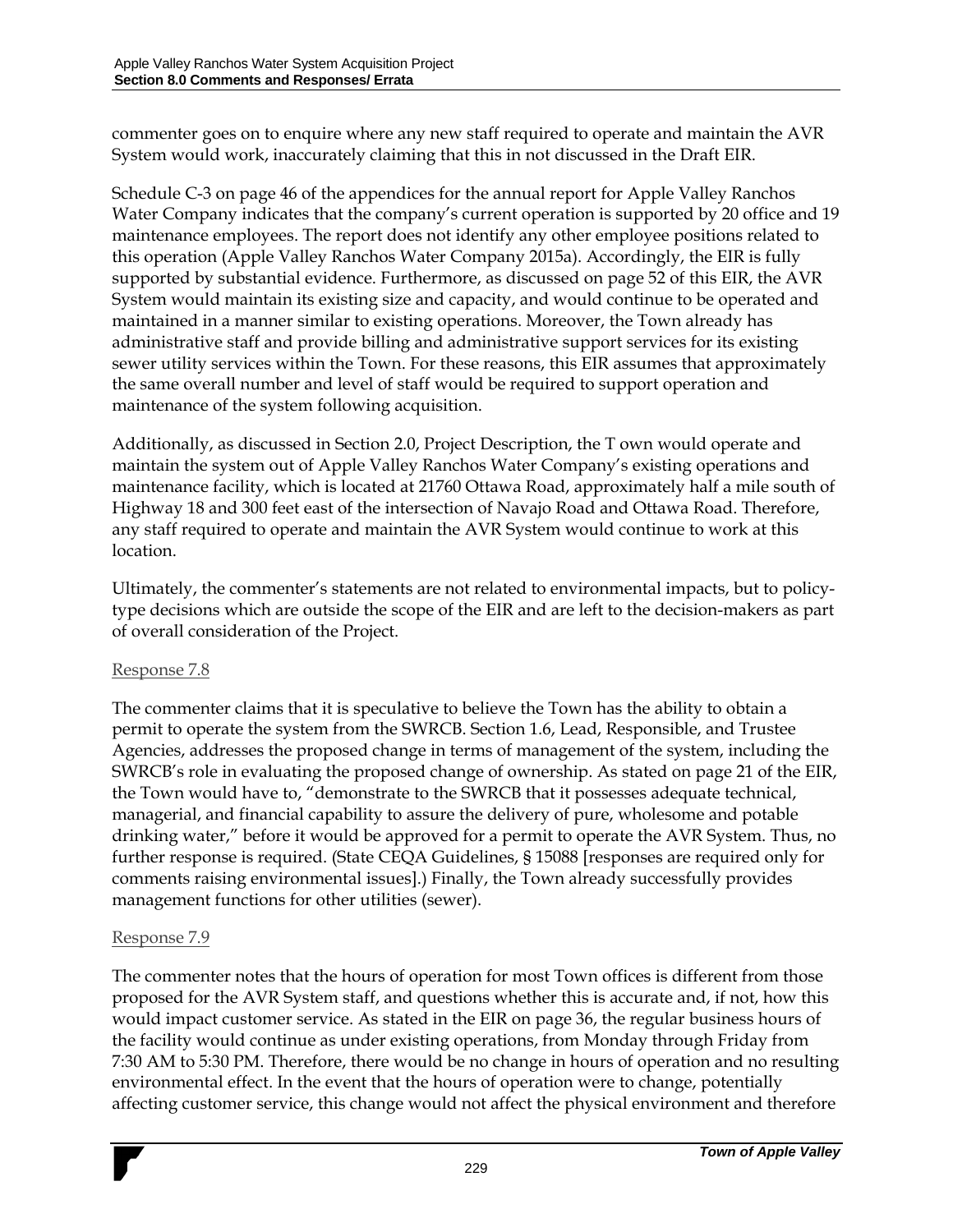is exempt from analysis under CEQA (State CEQA Guidelines, § 15131; § 15088 [responses are only required to comments raising environmental issues]). This comment has been passed to Town decision-makers for consideration as part of the wider Project review process.

### Response 7.10

The commenter claims that the Town lacks understanding of the components of a water utility based on its "abbreviated" list of existing system assets, including staff. The Draft EIR provides an overview of the primary AVR System components in order to inform the environmental analyses; this is not indicative of the Town's level of understanding regarding water supply systems. The project description fully complies with the requirements of CEQA (Pub. Res. Code § 21000 et seq) and the State CEQA Guidelines (14 Cal. Code Regs., § 15000 et seq.). The State CEQA Guidelines specifically provide that the "degree of specificity required in an EIR will correspond to the degree of specificity involved in the underlying activity which is described in the EIR." (State CEQA Guidelines, § 15146.)

Here, the degree of specificity in the Draft EIR corresponds to the degree of specificity involved in the underlying action. As explained in the Draft EIR, the underlying purpose of the proposed Project is for the Town to acquire, operate, and maintain the AVR System. CEQA does not require that the Town provide an exhaustive list of the specific assets that the Town would acquire from Apple Valley Ranchos Water Company. (See State CEQA Guidelines, §15151 ["evaluation of environmental effects of a propose Project need not be exhaustive, but the sufficiency of an EIR is to be reviewed in light of what is reasonably feasible"]).

With respect to operations, the Draft EIR explains that the Town intends to continue operations substantially in their current form and no expansion of operations would occur with the proposed Project. Moreover, the Draft EIR clearly states that no new facilities are proposed by the Project and it is thus assumed that the system would require the same number of employees to operate and maintain it as under existing conditions. Thus, the Town has made all reasonable assumptions predicated on facts with respect to the number of employees that would be needed to operate and maintain the system. (State CEQA Guidelines, § 15384.)

Notwithstanding, the Town did identify system components that it assumed (for purposes of environmental analysis) would be acquired. Specifically, on page 31, the EIR identifies approximately 469 miles of pipeline, 22,431 active service connections, 11.7 million gallons of storage provided in 11 storage tanks, and 8 booster sites/pump stations that comprise the AVR System.

The commenter also points out a discrepancy in the reported staffing levels for Apple Valley Ranchos Water Company on page 35 of the Draft EIR. In response to this comment, the discrepancy has been corrected on page 36 of the Final EIR and now reflects the correct number of 39 total employees, as reflected throughout the rest of the EIR.

#### Response 7.11

The commenter claims that the Town does not have the necessary experience to operate a water system and goes on to question how the Town would manage the system. As described in Response 7.10 above, the degree of specificity in the Draft EIR corresponds to the degree of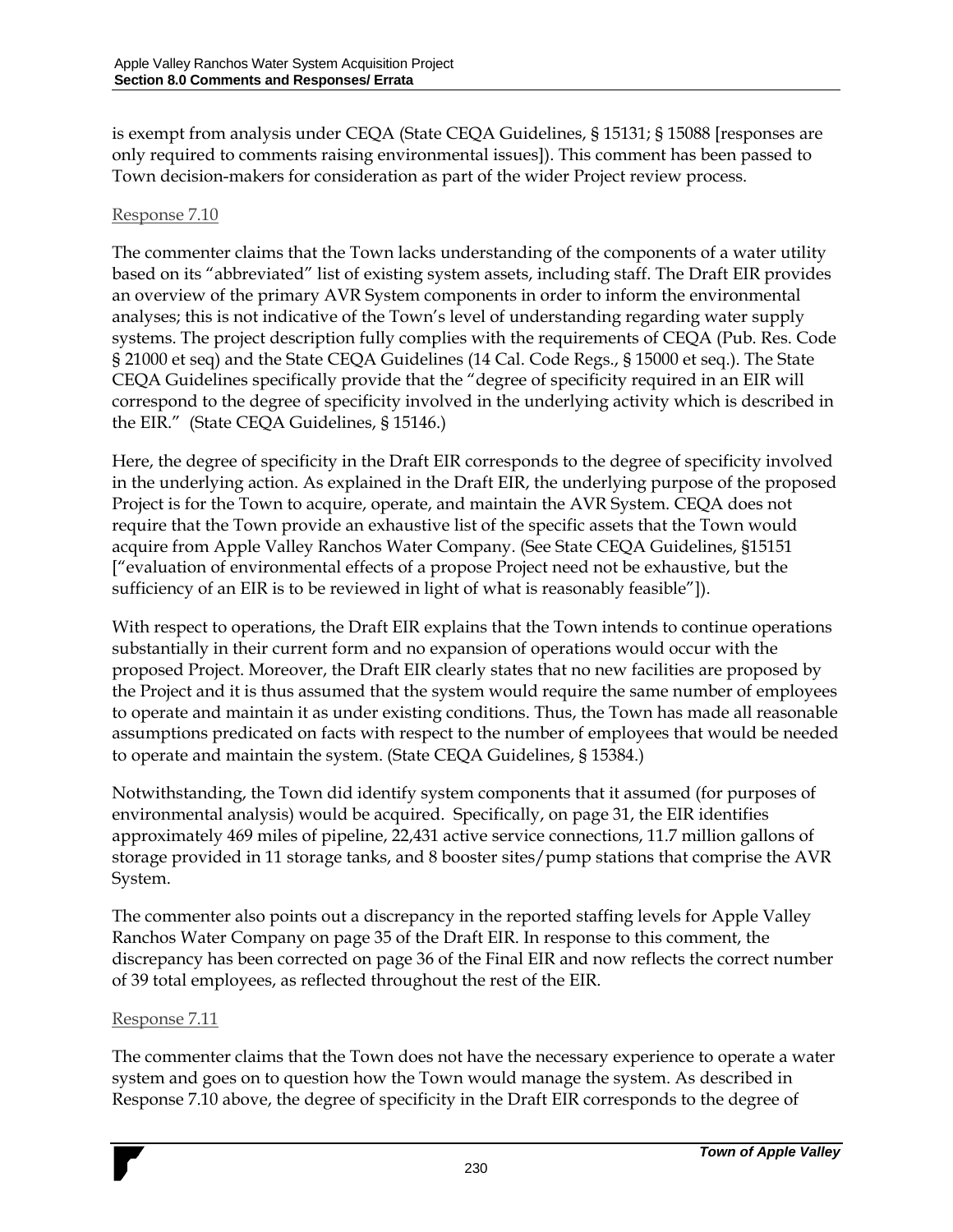specificity involved in the underlying action. As explained in the Draft EIR, the underlying purpose of the proposed Project is for the Town to acquire, operate, and maintain the AVR System. CEQA does not require that the Town provide an exhaustive description of the operational regime for the system. (See State CEQA Guidelines, §15151 ["evaluation of environmental effects of a propose Project need not be exhaustive, but the sufficiency of an EIR is to be reviewed in light of what is reasonably feasible"]). With respect to operations, the Draft EIR explains that the Town intends to continue operations substantially in their current form and no expansion of operations would occur with the proposed Project. Thus, the Town has made all reasonable assumptions predicated on facts with respect to the number of employees that would be needed to operate and maintain the system. (State CEQA Guidelines, § 15384.). As noted in Section 1.6, Lead, Responsible, and Trustee Agencies, on page 21 of the EIR the Town would have to, "demonstrate to the SWRCB that it possesses adequate technical, managerial, and financial capability to assure the delivery of pure, wholesome and potable drinking water," before it would be approved for a permit to operate the AVR System.

Finally, the quotation provided by the commenter and the reference to the Financial Feasibility Analysis confirm that any impacts resulting from the Town's operation of the water system would be *economic* – not environmental. Such economic issues are not relevant for CEQA purposes. See Global Response #1. Nonetheless, these comments will be passed on to the decision-makers for consideration.

### Response 7.12

The commenter asserts that the Town does not have an infrastructure replacement plan in place. The commenter also correctly notes that the EIR does not address what it would cost to acquire the system and thus the EIR does not provide information on reserve funds that would be available to replace aging infrastructure. The commenter is correct that the EIR does not detail the approximate cost or "cash-flow" that the Town may have available as a result of operation of the system. It is not the role of CEQA to perform analysis regarding the economic aspects of a project, but rather to provide a robust and transparent review of the potential environmental effects that could occur if the project were to proceed. Therefore, economic issues are not within the scope of CEQA, and thus not included in this EIR (State CEQA Guidelines, § 15002 and § 15131). See also Global Response #1. Regardless, this comment has been passed to Town decision-makers for consideration as part of the wider project review process.

# Response 7.13

The commenter references the Project objectives of increasing customer service and reliability but questions how they would be achieved. He goes on to speculate that for these to occur more maintenance, complaint responsiveness, long range planning, personnel and training would be required, and that these would have increased physical and/or operating cost implications. The commenter does not provide any evidence that the stated improvements would be required or that they would result in physical effects to the environment. As discussed under Response 4.6, the purpose of an EIR is to evaluate a project for its potential effects to the physical environment. The Town's objective regarding increasing customer service and reliability does not relate to potential effects to the physical environment nor does the commenter identify how he believes it may, and therefore is not within the scope of CEQA and is not included in the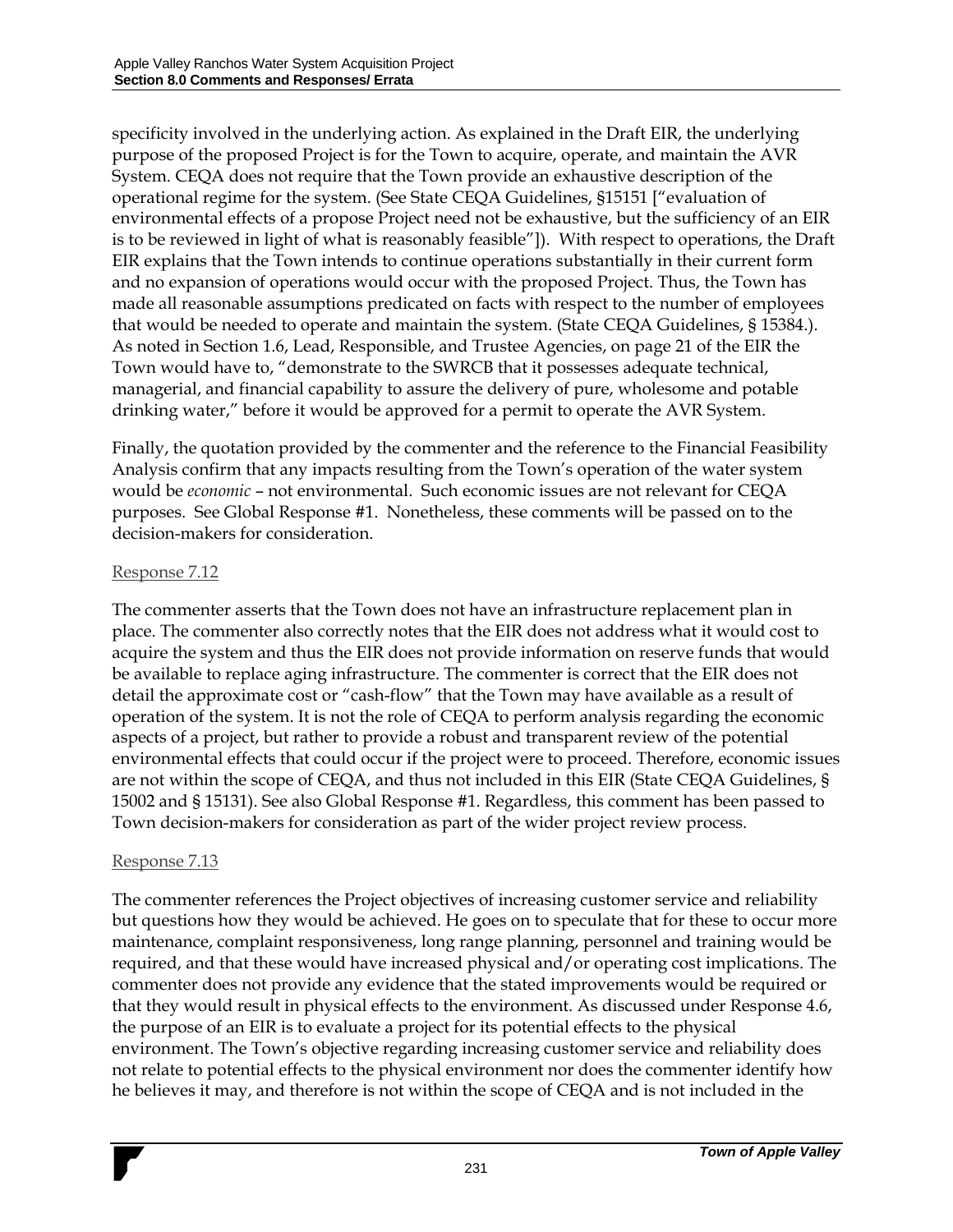analysis contained in the EIR (State CEQA Guidelines, § 15131). In addition, it is not the role of CEQA to perform analysis regarding the economic aspects of a project, but rather to provide a robust and transparent review of the potential environmental effects that could occur if the project were to proceed. Therefore, economic issues are not within the scope of CEQA, and thus not included in this EIR (State CEQA Guidelines, § 15002 and § 15131). See also Global Response #1.

### Response 7.14

The commenter correctly asserts that the under the proposed Project examined in the EIR, the Town proposes to manage and operate the system in the same manner as currently following the acquisition. The commenter goes on to state that the EIR shows it is not aware of how Apple Valley Ranchos Water Company operates but does not provide any evidence to support this statement. Because these statements are general in nature and because the statements do not raise specific environmental concerns about the Draft EIR or the Project, no further response is required to this portion of the comment. (See Browning-Ferris Indus. v. City of San Jose (1986) 181 Cal.App.3d 852 [where a general comment is made, a general response is sufficient].)

In addition, the commenter asserts that rate increases for the Town operated sewer system have outpaced those by Apple Valley Ranchos Water Company, and the Town has diverted enterprise funds from the sewer system to the general fund. Presumably the former part of this comment is referring to water rate increases charged by Apple Valley Ranchos Water Company, for which the commenter provides no evidence in support of this assertion. Further, and in response to this comment, it is worth noting that sewer rate increases occurring as a result of "pass-thru rates" and charges that the Town must pay to the Regional Treatment Authority are not the same as the Town increasing rates for operation of its own system. These types of increased rates are necessary, and are accordingly passed on to Town sewer customers, to generate the necessary revenue to pay these pass-thru payments.

Similarly, the commenter provides no evidence in support of the assertion in the latter part of this comment. In both cases, these comments are focused on the ability of the Town to operate the system rather than on the physical effects to the environment and as such are outside of the scope of CEQA and are not included in the analysis contained in the EIR (State CEQA Guidelines, § 15131).

# Response 7.15

The commenter erroneously states that the description of the proposed Project ignores severance of the Yermo System. The commenter goes on to state that Apple Valley Ranchos Water Company includes both services in the Bellview Heights area of Victorville and in Yermo. The commenter is correct that Figure 2-1 in the EIR does not show the Yermo system as part of the proposed Project. The commenter does not make clear what they mean by Bellview system, but it appears to be a reference to that portion of the Project located outside the Town's boundaries and within the City of Victorville nearby Bellview Heights. The Bellview Heights Well is shown on Figure 2-3 as numbered item 16. In addition, the scale of Figure 2-4 has been amended to reduce the scale of the map to ensure that the Bellview Heights Well, which is included as Well 7 in the legend in the Draft EIR, appears within the map view. The well is located in in Pressure Zone Z as indicated in the legend in the Draft EIR. Therefore, the portion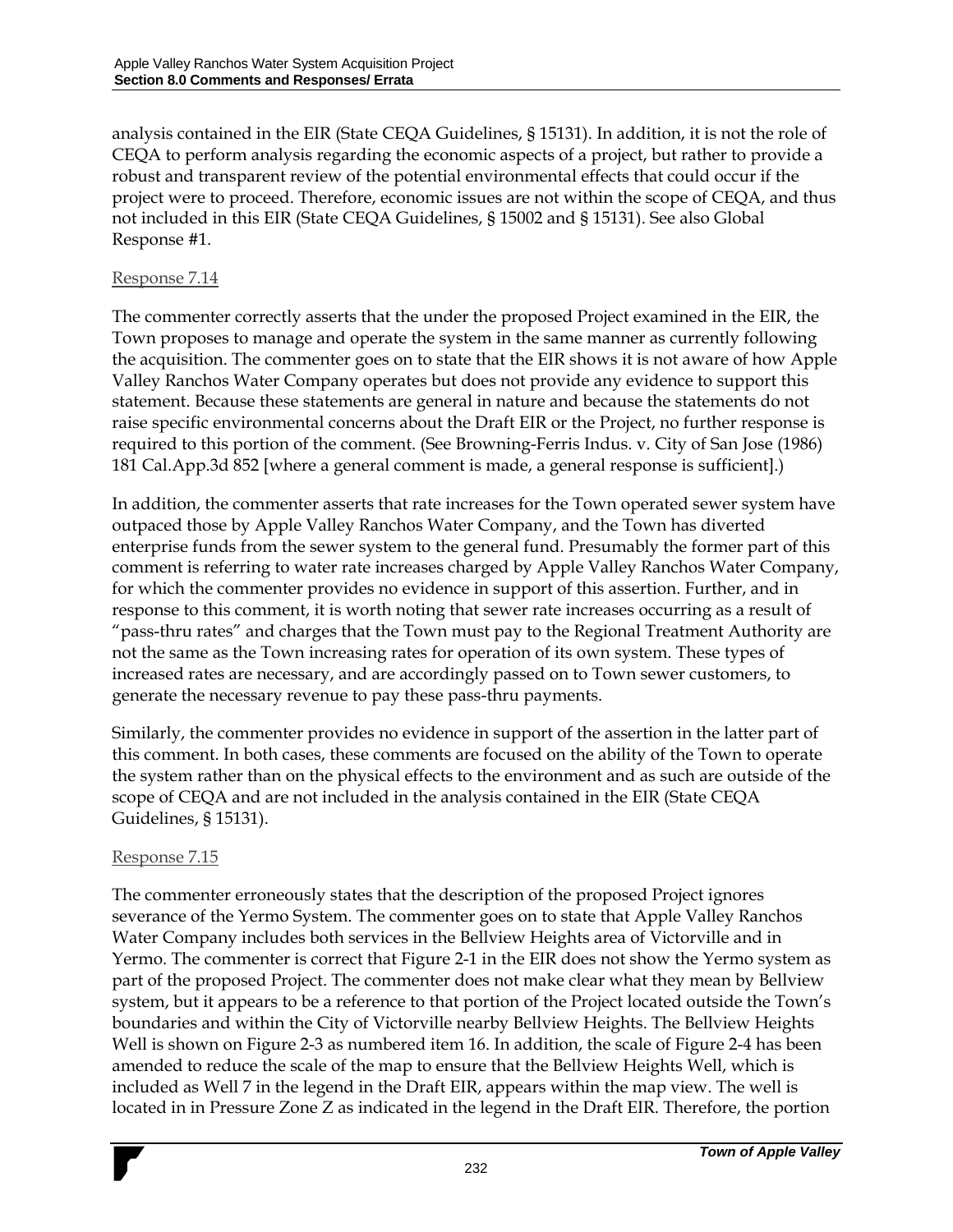of the AVR System is considered in the EIR as requested by the commenter. The amended map is included at the end of Section 8.0, Responses to Comments, and in Section 2.0, Project Description See also Table 1-1 on page 10 of the EIR for a response to the LAFCO letter received in response to the Notice of Preparation.

The commenter also opines that it is contradictory that the Town has chosen to include the Bellview well and not Yermo in the acquisition and goes on to correctly quote the EIR, which states that:

> the proposed Project does not include acquisition of the Yermo Water System, which is located east of the City of Barstow and is currently undergoing a transfer from its current owner to Apple Valley Ranchos Water Company. This is because the Yermo Water District facilities are located approximately 45 miles from the Town; Yermo Water District does not provide any water services to the Town's residents, businesses, or other uses; and the Yermo Water District's facilities do not provide any other benefit to the Town's residents. Furthermore, the Yermo system is an entirely separate and distinct system that is not integrated into the AVR System.

The commenter does not provide any further evidence as to why this decision is contradictory beyond quoting the rationale for not including the Yermo system from the EIR. Thus, no further response can be provided or is necessary.

The commenter also states that since Yermo is part of the Apple Valley Ranchos Water Company, the EIR should include the severance of Yermo in the project description and assess the potential environmental effects associated with severance of the system. As noted above, the Yermo system was only recently acquired. The CPUC only authorized Apple Valley Ranchos Water Company to proceed with requested acquisition in August of2014 via Resolution W-4998, at which point Apple Valley Ranchos Water Company sought to formally acquire Yermo through a receivership proceeding pending in San Bernardino Superior Court. The formal approval of that acquisition, however, just occurred this past summer, after the Town's CEQA process for the Project was well-underway. Up until that point, Yermo was a stand-alone water system that already had administrative offices in Yermo, CA to allow for its management. Further, the entirety of the Yermo Water Company system includes only 250 service connections. Accordingly, and contrary to the commenter's statements, it is reasonable to conclude that any severance of Yermo Water Company from the remainder of the Apple Valley Ranchos Water Company would not create a need to build new facilities in the Yermo area that may result in any new significant impacts.

# Response 7.16

The commenter expresses the opinion that the EIR fails to disclose changes to the regulatory structure that would result from the proposed Project. The commenter is correct that under the Town's ownership, similar to every other municipally-operated water system in the State, the AVR System would no longer be regulated by the CPUC. Text has been added to page 21 of the EIR, to clarify this point in response to this comment as follows: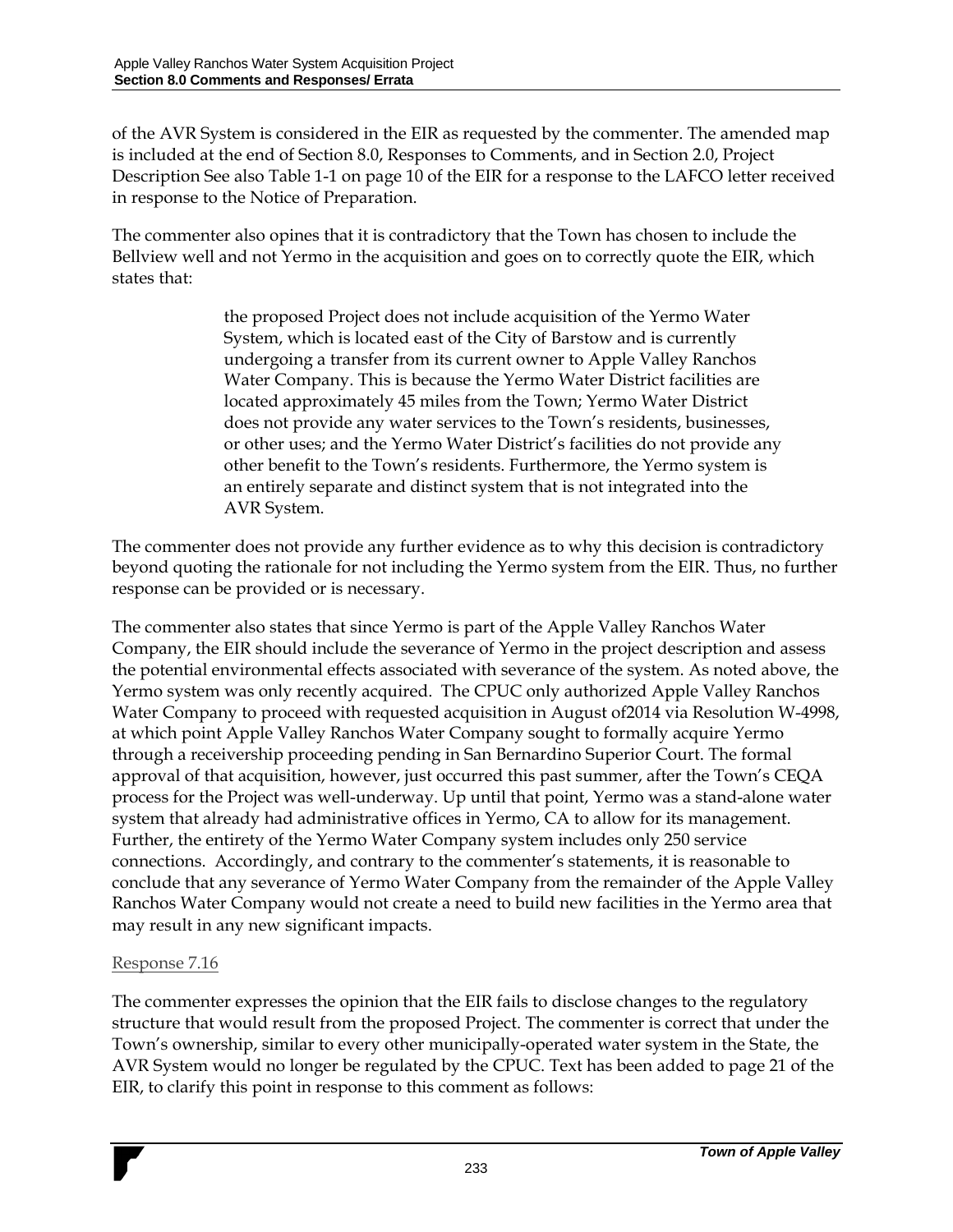# Once acquired, the regulatory responsibility of the CPUC over the AVR System would cease.

The commenter goes on to speculate that property owners could in future use Proposition 218 to halt rate increases, which in turn could affect the Town's ability to maintain system infrastructure. It is correct that, similar to every other municipally-operated utility in the State, the Proposition 218 process would be the regulating mechanism under which future rate increases would be approved. However, the commenter's claims as to whether approval or not of potential future rate increases needed to maintain the system would result in impacts are entirely speculative, and the commenter again does not provide any supportive evidence, much less substantial evidence contradicting the Town's good-faith analysis. See also Global Response 2. Thus, the potential indirect impacts that this comment attempts to establish are highly speculative and unsubstantiated conjecture (State CEQA Guidelines, § 15384 [substantial evidence does not include unsubstantiated opinion or speculation]) and this scenario need not be analyzed in detail in the EIR. (See *Anderson First Coalition v. City of Anderson* (2005) 130 Cal.App.4th 1173, 1178 [CEQA does not require speculation]; see also *Kings County Farm Bureau v. City of Hanford* (1990) 221 Cal.App.3d 692 [EIR upheld – despite claims that project description was incomplete – because operation of plant beyond stated 20-year life was speculative].) With regards to the comment about the preparation of an operations plan, see Response 7.8.

With regards to the commenter's recap of the CPUC process on rate setting, this information is noted though it should be noted that currently some of the rate decisions made by the CPUC occur at behind-closed-door sessions that are not accessible to the public. Under the Town's control, operation decisions and rate setting would be subject to California's open public meeting and disclosure requirements, including the Brown Act and the Public Records Act. Apple Valley Ranchos Water Company is not subject to these public access and disclosure requirements. Further, and as noted by the commenter, under the Town's ownership the AVR System would be subject to the rate setting process under Proposition 218 rather than the CPUC process; therefore, the "protections" provided by the CPUC process would, as correctly noted by the commenter, apply since the CPUC would no longer regulate the system. The Proposition 218 process includes numerous, rigorous steps to ensure public transparency and accountability in the rate setting process, with evidence required to demonstrate how those rates would be spent in the long term best interests of customers, which includes maintaining safe and reliable service.

The commenter's final statement references the proposed Project objective, which indicates that the Town intends to pursue grant funding uniquely available to public agencies to provide additional funds to be used for infrastructure improvements, thereby reducing costs to rate payers. To be clear, the Town is not suggesting that private companies are necessarily forbidden from doing advanced funding planning based on grant opportunities. However, private companies have more limited options with regard to funding operation and maintenance of public utilities, and they respond to different financial pressures (such as guaranteeing a rate of return to investors) than exist for public agencies. Regardless, this comment has been passed to Town decision-makers for consideration as part of the wider project review process.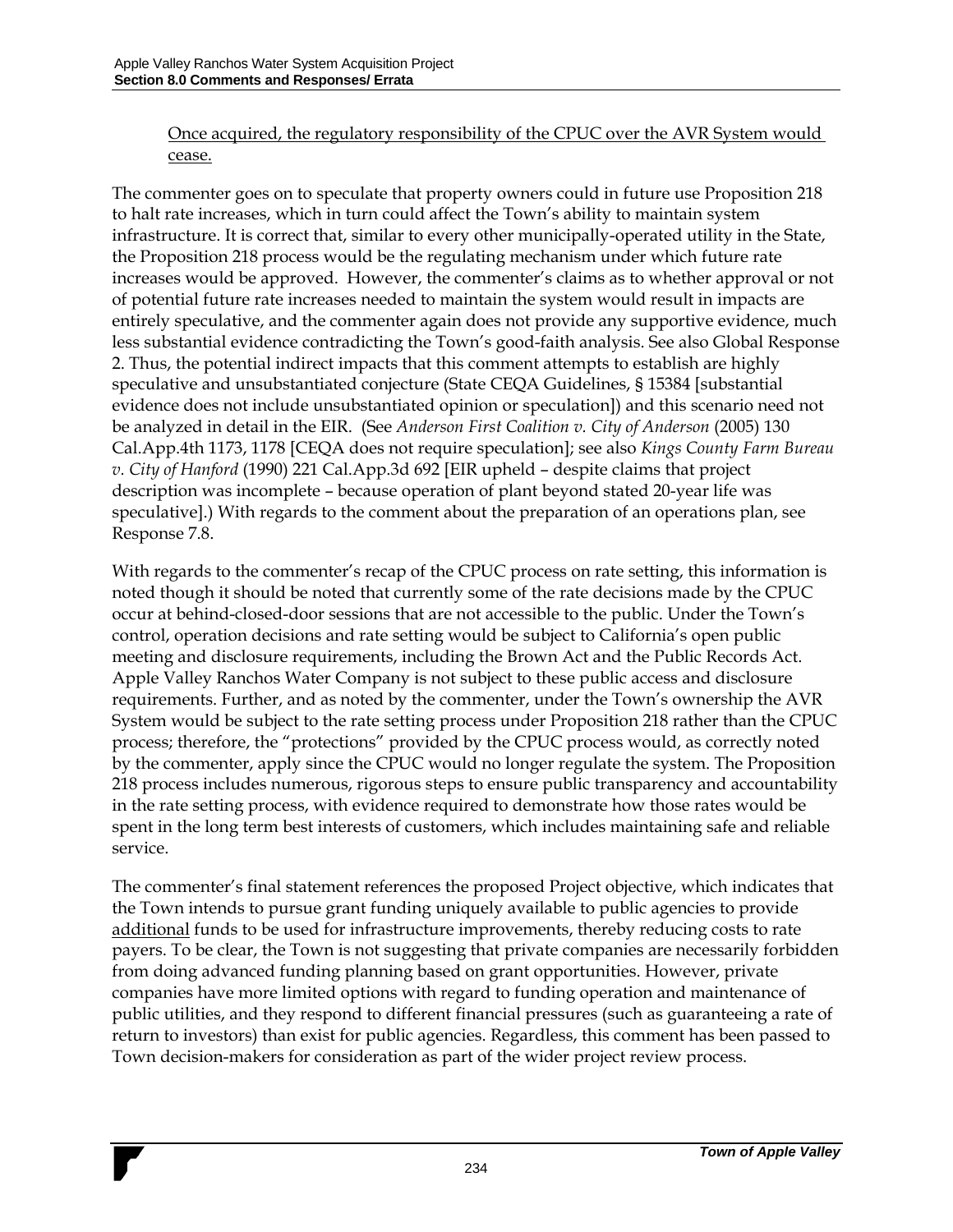# Response 7.17

The commenter alleges that the Town may favor lower rates over spending on maintenance and infrastructure improvements and erroneously states that the EIR indicates that the Town would not invest in the water system in the foreseeable future. No evidence is provided to support these statements in the comment. Because these statements are general in nature and because the statements do not raise specific environmental concerns about the Draft EIR or the Project, no further response is required to this portion of the comment. (See Browning-Ferris Indus. v. City of San Jose (1986) 181 Cal.App.3d 852 [where a general comment is made, a general response is sufficient].) Further, it is correct that, as discussed on page 35 of the EIR, under the proposed Project the Town would acquire the AVR System in its existing condition and no system upgrades are proposed at this time that would require review under CEQA. However, the Town would maintain the system with the degree of prudence and caution required of a municipal operator of a water system. Furthermore, construction improvements and future system needs, such as infrastructure replacements and upgrades, would remain the same as those currently required for the AVR System, regardless of who owns the system. Therefore, there would be little to no change to the physical environmental setting in terms of the needs of the system. While at this time, any future upgrades of the system are not reasonably foreseeable, future upgrades (if any) would be proposed and analyzed as required by CEQA and would require associated environmental review and documentation. The EIR has been updated in Section 4.0, Environmental Impact Analysis, on page 44 to include this explanation regarding potential construction improvements and future system needs. Also, see Response 7.16 for a response to comments regarding Proposition 218.

#### Response 7.18

The commenter claims that the Apple Valley Ranchos Water Company's O&M facility is too small for existing operations and does not meet current seismic codes or comply with ADA requirements, and goes on to claim that the EIR needs to consider potential replacement of this facility. The commenter correctly states that, as stated on page 36 of the EIR, the Town intends to operate the system out of the current location and existing O&M facility. Replacement of the existing facility is not proposed as part of the Project. However, in the event that the building is found to be in need of upgrades that have not yet been performed by Apple Valley Ranchos Water Company, the Town would evaluate the needs of the facility and any necessary improvements. At that time, the Town would perform any additional CEQA analysis required to support the selected course of action. Furthermore, the Town already provides administrative and billing services for its existing wastewater utility services. Such administrative support could also be used in connection with the Apple Valley Rancho system, thus easing any perceived burden on the existing operational facilities.

If, as the commenter alleges, the building is currently in need of construction improvements, these improvements would remain the same as those currently required to meet seismic codes, accommodate existing staffing levels, or comply with ADA requirements, regardless of who owns the system. Therefore, there would be little to no change to the physical environmental setting in terms of the needs of the O&M facility. While at this time, any future building upgrades are not reasonably foreseeable, future upgrades (if any) would be proposed and analyzed as required by CEQA and would require associated environmental review and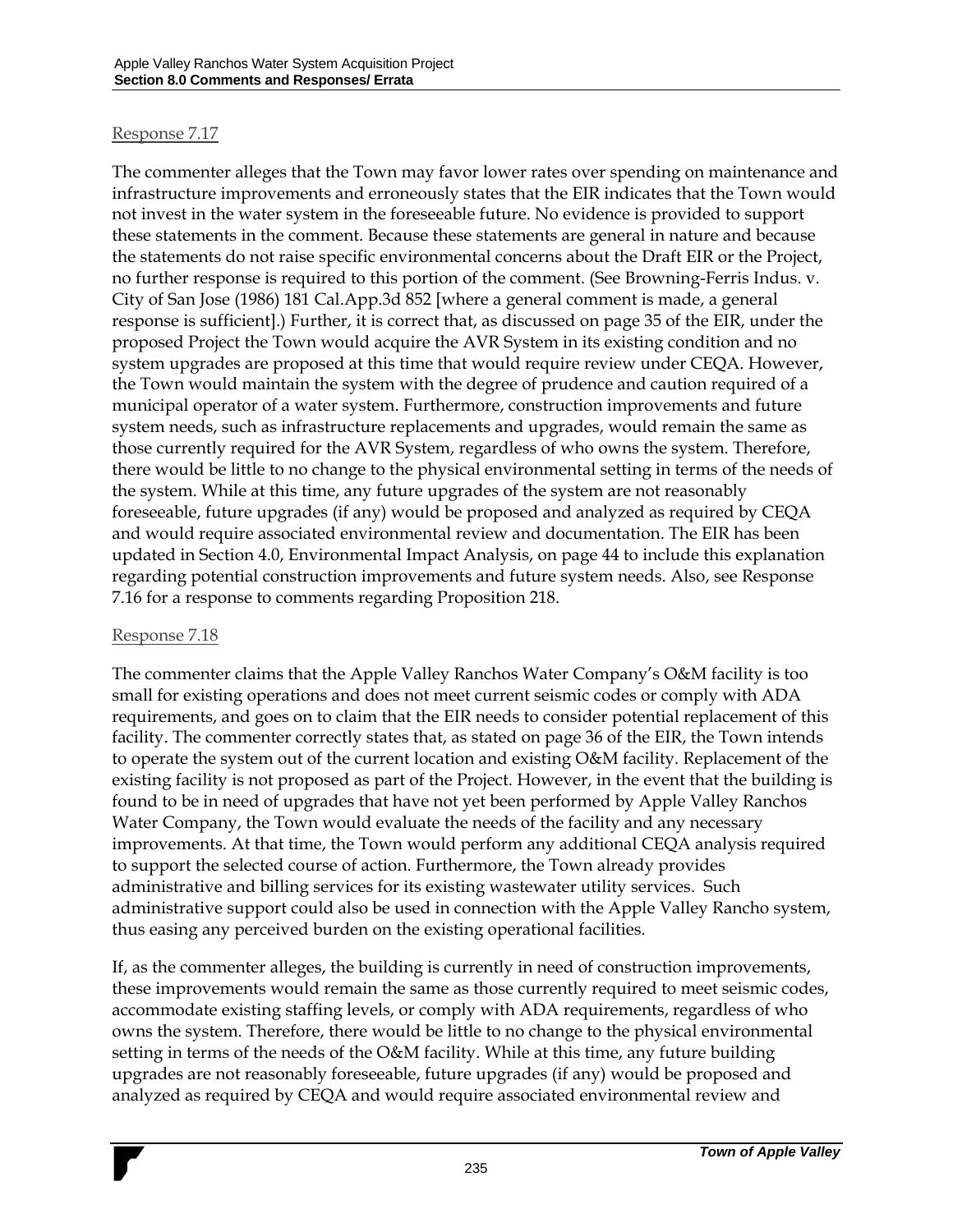documentation. The EIR has been updated in Section 4.0, Environmental Impact Analysis, on page 44 to include this explanation regarding potential construction improvements.

# Response 7.19

In this comment, the commenter correctly notes that under the proposed Project as defined, the Town would acquire the AVR System in its existing condition; no system upgrades are proposed at this time that would require review under CEQA. If, as the commenter alleges, the Apple Valley Ranchos Water Company has system improvements planned over the next 5 years as part of its capital improvement plan, these improvements would remain the same as those currently required to maintain reliability, regardless of who owns the system including Apple Valley Ranchos. Therefore, there would be little to no change to the physical environmental setting in terms of the needs of the system upgrades, including future main replacements. If acquired, the Town would maintain the system with the degree of prudence and caution required of a municipal operator of a water system, and the Town would be able to conduct its own site-specific analysis of the System to confirm if the capital improvement plan currently in place for Apple Valley Ranchos Water Company is appropriate or necessary under Town ownership. While at this time, any future upgrades are not reasonably foreseeable, future upgrades (as required) would be proposed by the Town and analyzed as required by CEQA and would require associated environmental review and documentation. The EIR has been updated in Section 4.0, Environmental Impact Analysis, on page 44 to include this explanation regarding potential construction improvements.

The commenter also alleges that the Town has appeared at the CPUC and argued against infrastructure improvements. The Town's comments in those proceedings primarily related to the potential need and cost of such improvements - costs which the Town sought to curtail in order to prevent the imposition of further rate-increases by Apple Valley Ranchos Water Company through the CPUC process. One of the purposes behind the proposed Project is to allow Town ownership in order to stabilize those very same water rates. In that regard, the Town's prior concerns regarding (unnecessary and unjustified) costs is entirely consistent with the Project proposed here.

With regards to the commenter's remarks on the project description, see Response 7.2 and Response 7.5.

# Response 7.20

The commenter again alleges that the project description is deficient, claiming that it does not qualify as accurate, stable, and finite, and goes on to state that the Draft EIR should be recirculated. As discussed in Response 7.2, the project description in the Draft EIR is accurate, stable and finite; describes the entire project; and includes all relevant aspects of the Project, including reasonably foreseeable future activities that are part of the Project. The analysis and conclusions of the Draft EIR are based on this fully CEQA-compliant project description, and therefore accurately describe potential impacts of the Project as a whole. Thus, there are no changes to the findings of the EIR and no need to recirculate the Draft EIR.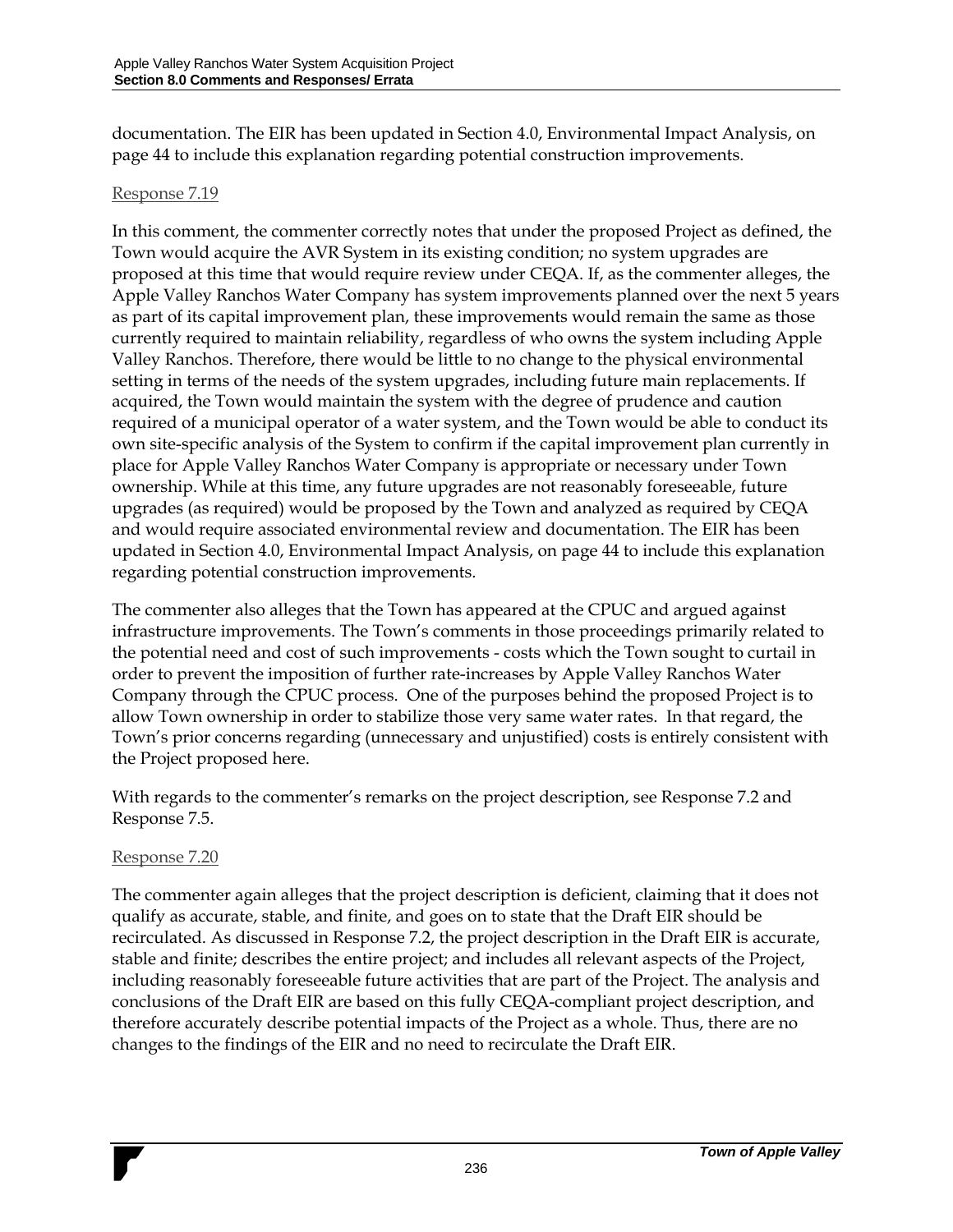# Response 7.21

The commenter again claims that the Town does not have full understanding of the water supply system and does not have the expertise to operate it. As discussed in Response 7.8, Section 1.6, Lead, Responsible, and Trustee Agencies, addresses the proposed change in terms of management of the system, including the SWRCB's role in evaluating the proposed change of ownership. As stated on page 21 of the EIR, the Town would have to, "demonstrate to the SWRCB that it possesses adequate technical, managerial, and financial capability to assure the delivery of pure, wholesome and potable drinking water,"

before it would be approved for a permit to operate the AVR System. Thus, no further response is required. (State CEQA Guidelines, § 15088 [responses are required only for comments raising environmental issues].) Finally, the Town already successfully provides management functions for other utilities (sewer).

The commenter also again alleges that the project is being segmented to avoid evaluation of the project as a whole. As discussed in Response 7.2, the project description in the Draft EIR is accurate, stable and finite; describes the entire project; and includes all relevant aspects of the Project, including reasonably foreseeable future activities that are part of the Project. As such, the analysis contained in the Draft EIR properly evaluates the proposed Project as a whole and is in full compliance with CEQA.

### Response 7.22

The commenter states that the Draft EIR does not address whether or not the Town would continue existing programs for needy individuals and seniors, and goes on to claim that removal of these programs would result in potential population shifts and impacts to social services. He further claims that Proposition 218 does not allow the Town to institute such programs. First, the commenter does not identify any specific environmental impacts that he believes will occur, but instead refers to economic and social impacts. Although the commenter does reference "population shifts," it is unclear why the commenter believes that such shifts will occur. The commenter fails to identify how many rate-payers in the Town currently receive discount program rates, how much that discount actually equates to, or why the commenter believes that incremental differences between discounted and standard rates would lead to impacts. Accordingly, no further response can be provided to this general comment. See Global Response #1. Finally, it is correct that discounted rates cannot be funded with water service fees under Proposition 218. However, it should also be noted that municipalities have other options for subsidizing water rates, provided that such subsidies are taken from unrestricted revenue sources.

# Response 7.23

The commenter claims that the discussion of alternatives is inadequate based on his claims that the project description is inadequate and that there is no substantial evidence that operation of the system by Victorville or Hesperia is feasible. First, as discussed in Response 7.2, the project description in the Draft EIR is accurate, stable and finite; describes the entire project; and includes all relevant aspects of the Project, including reasonably foreseeable future activities that are part of the Project. Therefore, the commenter's claim of an inadequate project description is invalid.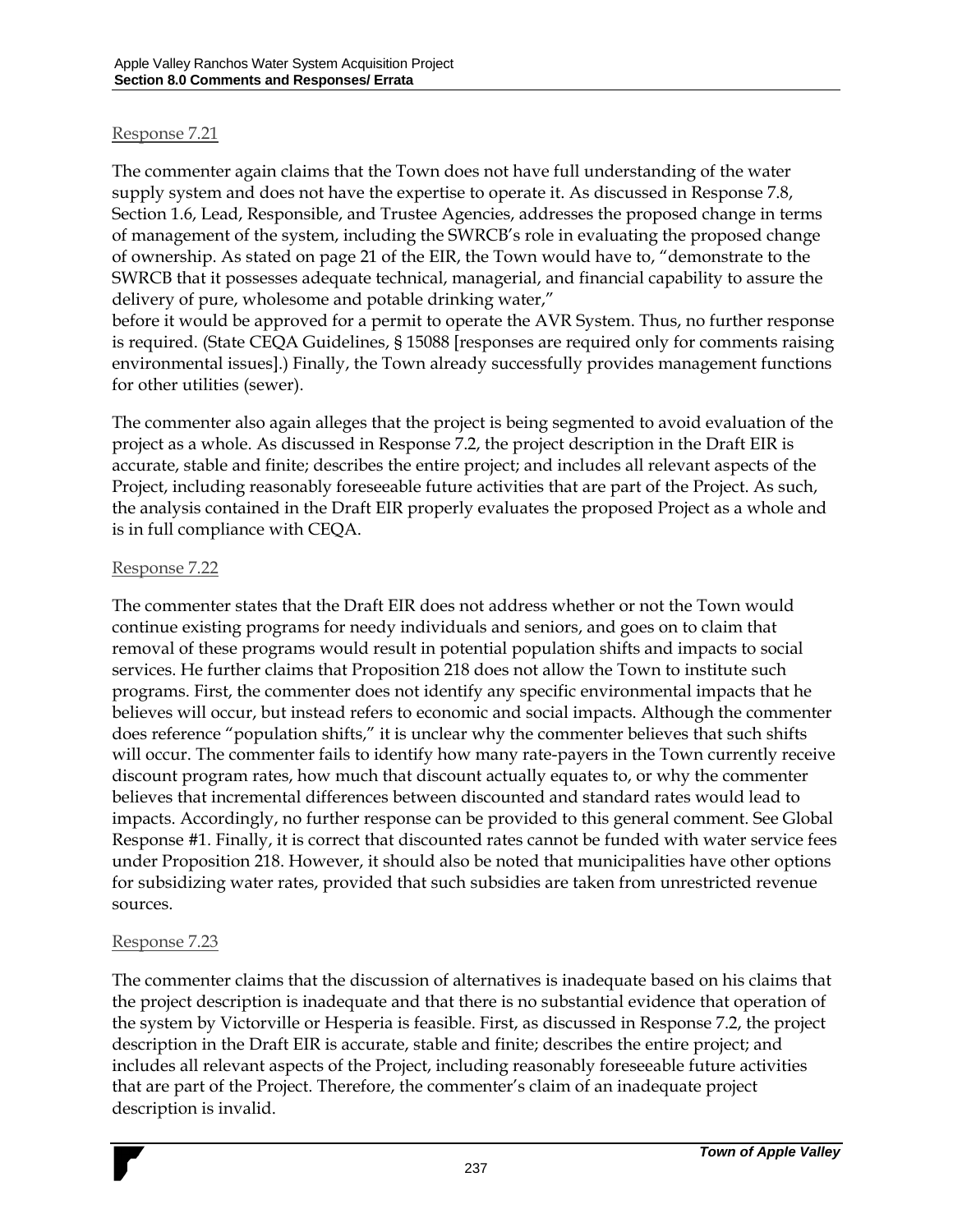Further, the two alternatives alluded to above (operation of the system by the City of Victorville or City of Hesperia) were proposed in order to provide a range of alternatives that allow for indepth analysis of potential environmental impacts, evaluating the possibility of reducing potential effects through selection of one of these alternatives. In the event that either of these alternatives was selected, additional analysis if required by CEQA would be performed. However, given that these two alternatives were found to have slightly higher impacts to the environment, neither of them was selected as the environmentally superior alternative. Please see Section 6.5, Environmentally Superior Alternative, for a discussion of the various alternatives and selection of the proposed Project as being environmentally preferable to the alternatives evaluated in the EIR.

### Response 7.24

In this comment, the commenter claims that Town is unable to act as an unbiased Lead Agency, citing the Town's advocacy for the project and commenter's previous claim that the city narrowed the project description. As quoted by the commenter, "agencies must not 'take any action' that significantly furthers a project 'in a manner that forecloses alternatives of mitigation measures that would ordinarily be part of CEQA review of that public project." The Town has, indeed provided information to the public through their website and by other means to inform them about potential acquisition of the water supply system by the Town. However, in no way has this action led to foreclosed Project alternatives or mitigation measures. It has not resulted in any changes to the physical environment or effected potential alternatives or mitigation measures that could be implemented. To the contrary, the Town has merely been diligent in disclosing all the information it can to the public, and has brought forward its planning and environmental review process concurrently to the fullest extent possible, as encouraged by CEQA. (State CEQA Guidelines, § 15004.) The commenter does not elaborate on how the Town's purported advocacy of the project has allegedly led to any of these effects. As to the commenter's claim that the Town intentionally narrowed the project description, this concern is addressed in Response 7.2, which explains that project description in the Draft EIR is accurate, stable and finite; describes the entire project; and includes all relevant aspects of the Project, including reasonably foreseeable future activities that are part of the Project. As such, the review contained in the Draft EIR properly evaluates the proposed Project as a whole and is in full compliance with CEQA, and the Lead Agency has considered all evidence of significant environmental impacts prior to certification of the EIR.

#### Response 7.25

The commenter refers to his previous erroneous statement in Comment 7-17, again implying that the Town would not continue to maintain the system and the associated infrastructure in a responsible manner, which in turn would result in leaks and pipe failures and associated water losses. As discussed in Response 7.17, the Town would acquire the AVR System in its existing condition. While no system upgrades are proposed at this time that would require review under CEQA, the Town would maintain the system with the degree of prudence and caution required of a municipal operator of a water system. Furthermore, construction improvements and future system needs, such as pipeline replacements and upgrades, would remain the same as those currently required for the AVR System, regardless of who owns the system. Future upgrades (as identified when needed) would be proposed and analyzed as required by CEQA and would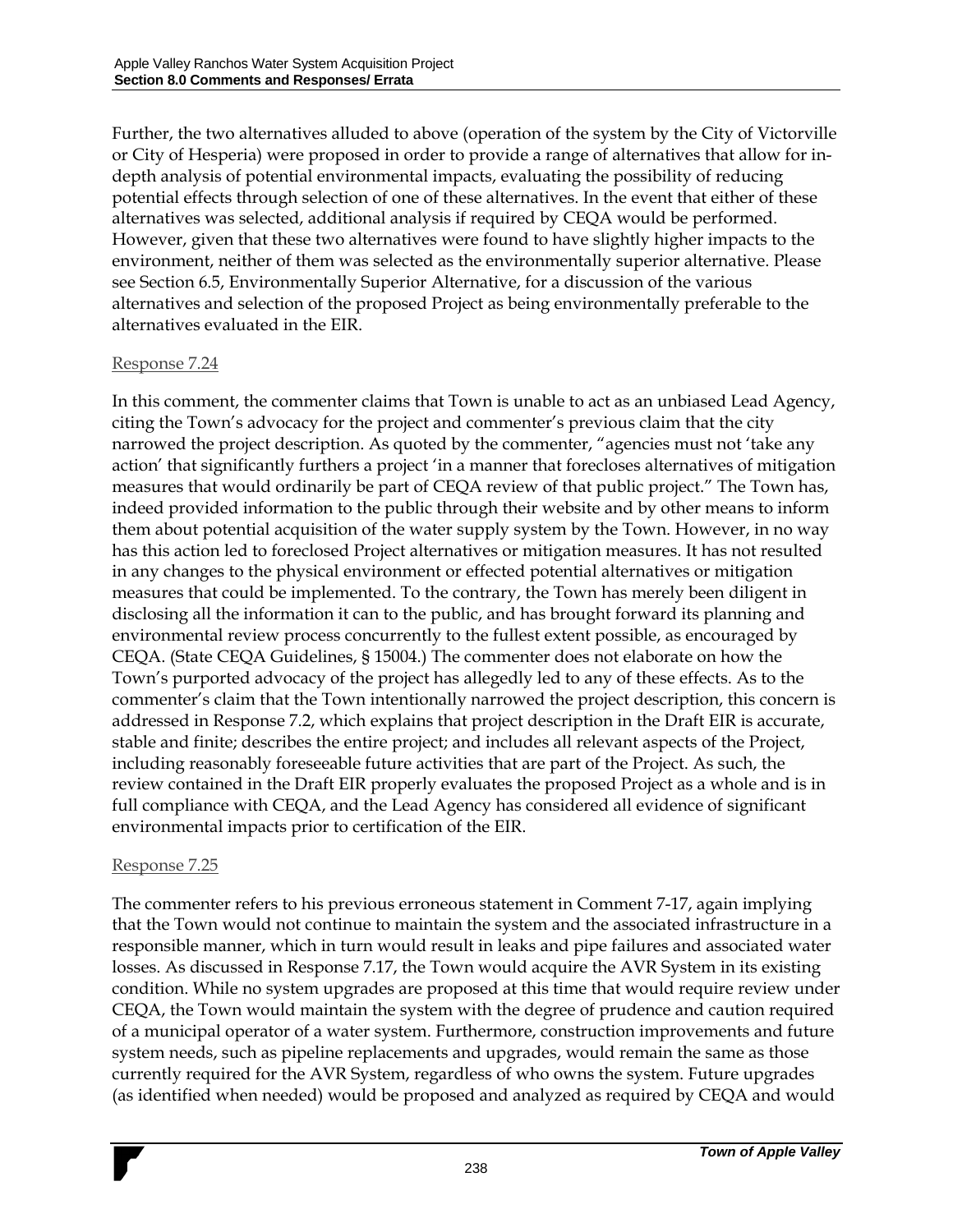require associated environmental review and documentation. As such, the speculative impacts to water losses and the need to pump additional groundwater raised by the commenter would not occur and no further response is required to this comment.

The commenter also expresses confusion regarding the discussion under Impact WAT-1. The commenter suggests that reliability of groundwater is not the appropriate measure for that impact, but rather increased use of groundwater is a significant impact. As described on pages 72 and 73 of the EIR, the proposed Project would alter the entity that operates the existing AVR System, which could potentially alter the rate structure and fee charged for water service; if a reduction in pricing occurs, water use in the area could potentially increase because water use is linked to cost. However, the operator of the system would be required to comply with the water use reduction strategies and goals contained within the California Water Conservation Act of 2009, which requires specific reductions in urban water consumption by the year 2020. As a result, water use rates would continue to decline on a per capita basis regardless of potential changes in the system operator or water rate structures. Since 1990, per capita water use rates in California and throughout the U.S. have been declining (Donnelly and Cooley 2015; Hanak et al 2011); there is nothing to indicate that alteration of the entity that owns the AVR System would deviate from this national trend. Therefore, although water pricing may change, either as a slowing in rate increases or in the more unlikely scenario of rate decreases, as a result of water system ownership changes included under the proposed Project, compliance with the existing Adjudication Judgment and other laws and regulations as well as evidence based on national trends in water use, indicate that the proposed Project would not result in significant adverse impacts to groundwater supply reliability, which is the correct measure of significance for this impact.

# Response 7.26

The commenter correctly states that – as with any other legal or regulatory requirements - the regulatory regime around water quality may be subject to change in the future. The commenter goes on to describe the methods that Apple Valley Ranchos Water Company uses to comply with current water quality monitoring and reporting requirements. The commenter states that the Draft EIR does not explain how the Town intends to continue tracking changes in water quality regulations as they occur in future. These comments are focused on the ability of the Town to operate the system rather than on the physical effects to the environment and as such are outside of the scope of CEQA and are not included in the analysis contained in the EIR (State CEQA Guidelines, § 15131). Nonetheless, and in response to this comment, the following clarification is provided.

As stated previously, the Town would have to, "demonstrate to the SWRCB that it possesses adequate technical, managerial, and financial capability to assure the delivery of pure, wholesome and potable drinking water," before it would be approved for a permit to operate the AVR System. This includes demonstrating the requisite ability to monitor and react to future, and currently unforeseeable, changes in the water quality regulatory regime. It is worth noting that the Town already provides management functions for other utilities (sewer) and also monitors and complies with regulatory requirements with regards to those as well as in numerous other areas. In this case the operator does not provide any evidence that in the case of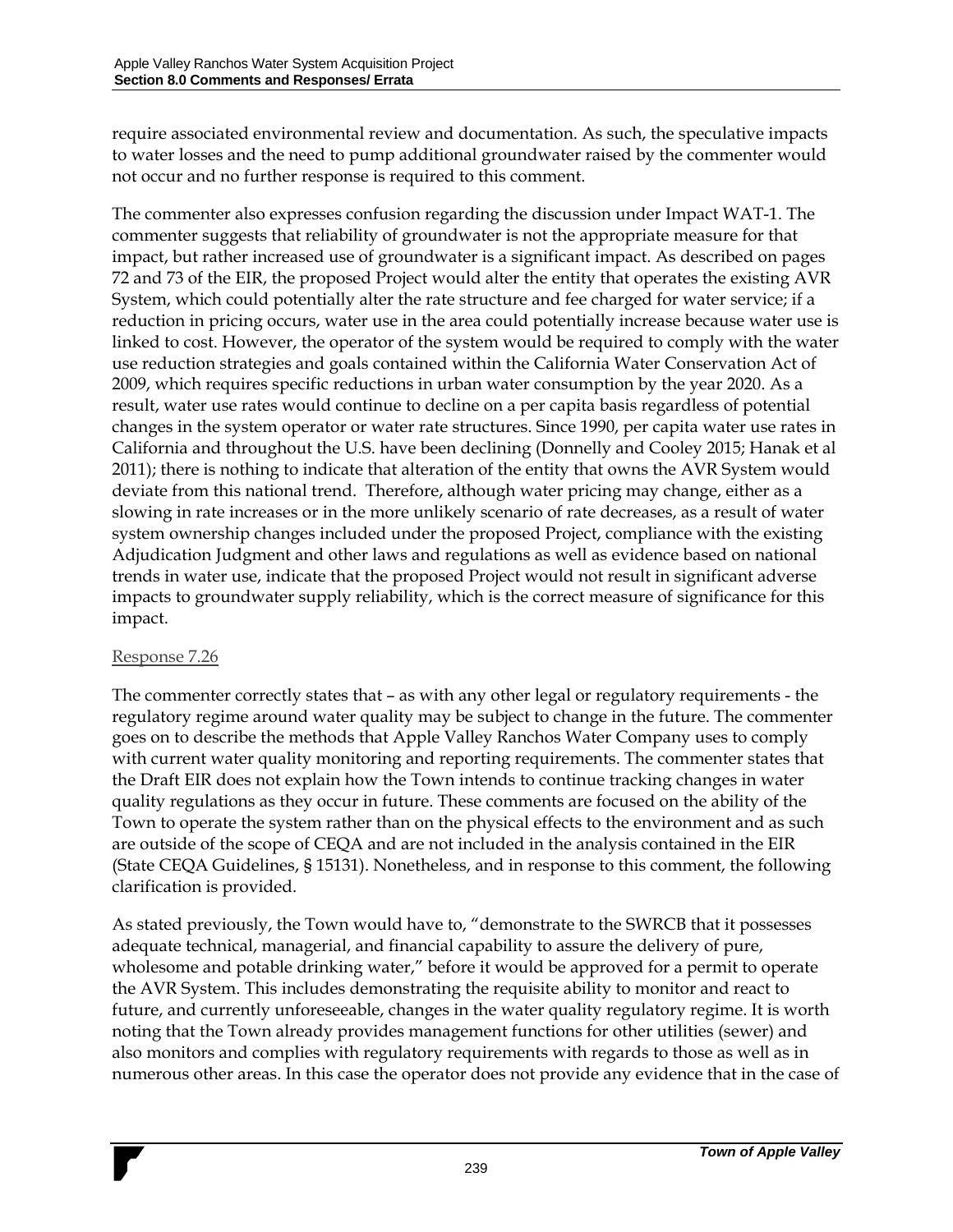the AVR System the Town would not maintain and operate the system with the degree of prudence and caution required of a municipal operator of a water system.

### Response 7.27

The commenter cites a study that compared government-owned and operated water systems to privately-owned systems with regards to compliance with the Safe Drinking Water Act (SDWA). The study cited by the commenter was not provided with the comment letter, but it bears mentioning that the study is not specific to the Project or to the Town, and thus it does not alter or affect the conclusions set forth in the Draft EIR. The commenter goes on to correctly quote the EIR, which says that the AVR System must comply with the SDWA and that it has done so under Apple Valley Ranchos Water Company ownership. This citation and summary of the EIR are noted.

The commenter also states that there is no discussion of the SDWA or water quality in Section 4.3, Hydrology and Water Quality. The commenter is directed to the detailed description of the SDWA provided in Section 2.3.1 of the EIR on page 25. Section 4.3.1(c) directs the reader to the information contained in Section 2.3.1. The potential for the proposed Project to result in impacts to water quality was previously addressed in the Amended Initial Study (included as Appendix A of this EIR). As described there, the proposed Project would result in no impact to water quality and as such this issue was scoped out of the EIR. The commenter goes on to query how the Town plans to maintain the existing level of compliance with the SDWA in future. As noted in Response 7.17, the Town would maintain the system with the degree of prudence and caution required of a municipal operator of a water system. This includes maintaining compliance with the SDWA. Further speculation on potential future changes in the concentration of constituents in the groundwater as well future changes to the regulatory regime are outside the scope of the CEQA and are not considered in this EIR (See *Anderson First Coalition v. City of Anderson* (2005) 130 Cal.App.4th 1173, 1178 [CEQA does not require speculation].

The commenter also states that the EIR did not utilize any of the Annual Reports produced by Apple Valley Ranchos Water Company for reporting to CPUC. In response to this comment, additional information from the two most recent Annual Reports (2013/2014 and 2014/2015) has been added to Section 2.4.3 on page 34 of the EIR. These changes do not introduce new information or otherwise affect the analysis or conclusions of the EIR and thus do not require recirculation under State CEQA Guidelines § 15088.5.

#### Response 7.28

The commenter provides information about AVR System wells' compliance with water quality standards and provides background information on water quality issues in the Alto sub-basin. The commenter goes on to describe the process for well site planning in the AVR System service area. The commenter remarks that the EIR does not address impacts from future well site planning activities and states that the EIR evaluated conditions in 2010 only.

The commenter is correct that the EIR does not address impacts associated with future well site planning, because none is proposed or reasonably foreseeable at this time. As described in Response 7.17, the Town would acquire the AVR System in its existing condition. Furthermore,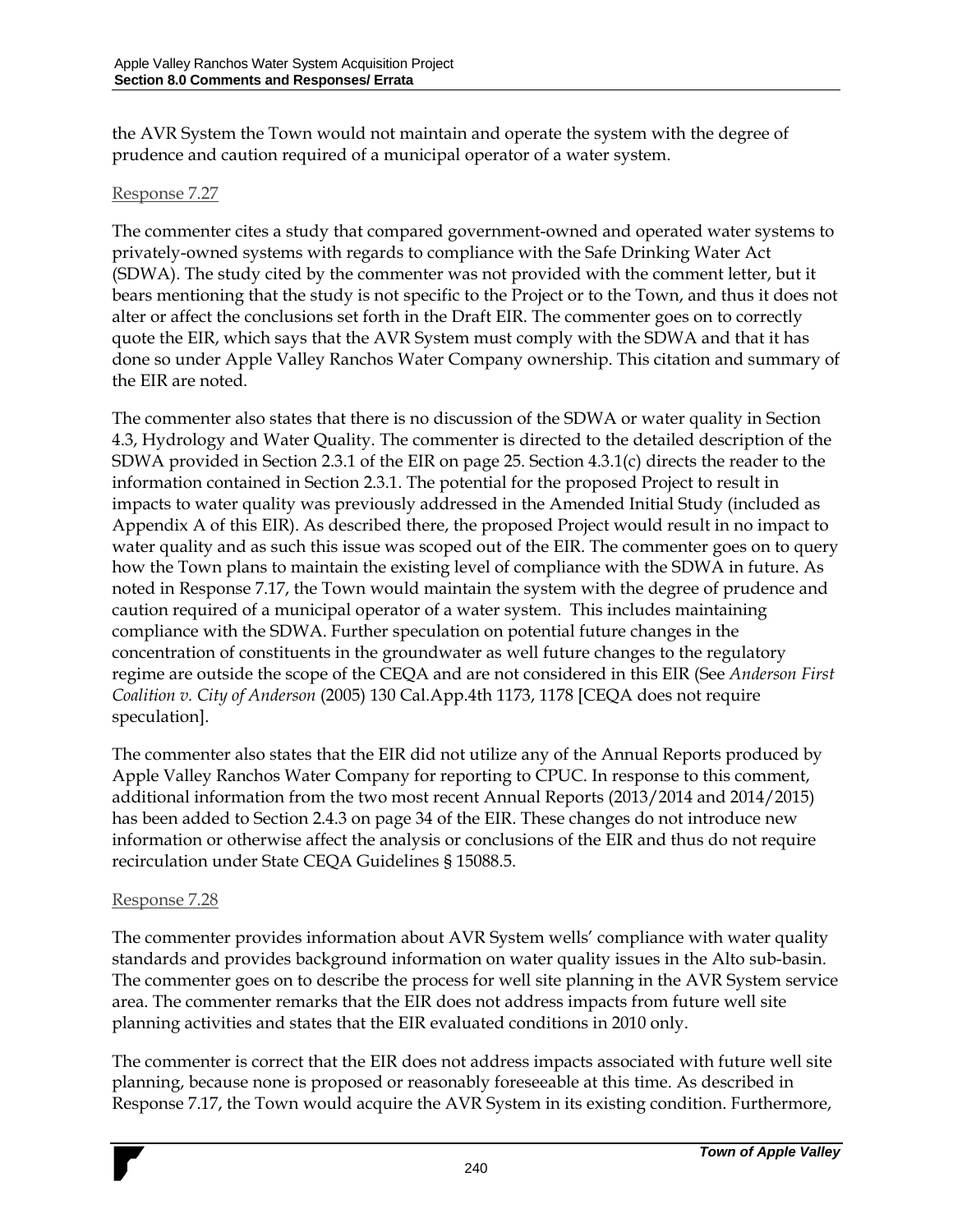future system needs, such as well site planning, would remain the same as those currently required for the AVR System, regardless of who owns the system. Therefore, there would be little to no change to the physical environmental setting in terms of the needs of the system. While at this time, any future system upgrades or additional wells are not reasonably foreseeable, future upgrades (including well site planning if needed) would be proposed and analyzed as required by CEQA and would require associated environmental review and documentation. Finally, it is unclear what "conditions in 2010" the commenter is referring to in the last sentence of this comment. As per State CEQA Guidelines Section 15125(a), the physical environmental conditions upon which the analysis is based are those that existing at the time the Notice of Preparation was published. As such the best available information at that time was used to characterize existing baseline environmental conditions, as they relate to the proposed Project, which were in turn used to determine if impacts were significant.

#### Response 7.29

The commenter refers to his previous erroneous statement in Comment 7-17, again implying that the Town would not continue to maintain the system and the associated infrastructure in a responsible manner, which in turn would result in leaks and pipe failures and associated safety issues with regards to transportation and traffic. As discussed in Response 7.17, that the Town would acquire the AVR System in its existing condition. While no system upgrades are proposed at this time that would require review under CEQA, the Town would maintain the system with the degree of prudence and caution required of a municipal operator of a water system. Furthermore, any construction improvements and future system needs, such as pipeline replacements and upgrades, would remain the same as those currently required for the AVR System, regardless of who owns the system. Future upgrades (if any) would be proposed and analyzed as required by CEQA and would require associated environmental review and documentation. As such, the speculative impacts to transportation and traffic raised by the commenter would not occur and no further response is required.

#### Response 7.30

In this comment, the commenter suggests that Section 4.7.1(c) of the EIR should reference the Class V injection wells operated by the Town for stormwater management. In response to this comment the following text has been added to page 104 of the EIR:

Class V injections wells (often called "shallow disposal wells") are typically shallow disposal systems used to place a variety of fluids below the ground surface. To protect underground sources of drinking water, these wells are regulated by the U.S. EPA's Underground Injection Control (UIC) Program. U.S. EPA is directly responsible for regulating Class V wells in California under authority of Part C of the Safe Drinking Water Act.

Within the Lahontan Regional Water Quality Control Board area, several municipalities are using dry-well systems for residential stormwater and nuisance water runoff collection and disposal, including Apple Valley. As part of operation of these wells, monitoring and reporting criteria and other necessary information are required to be provided by the Town to the Regional Board on an annual basis to ensure groundwater quality. Finally, the Town's ongoing use of such dry wells to manage stormwater flows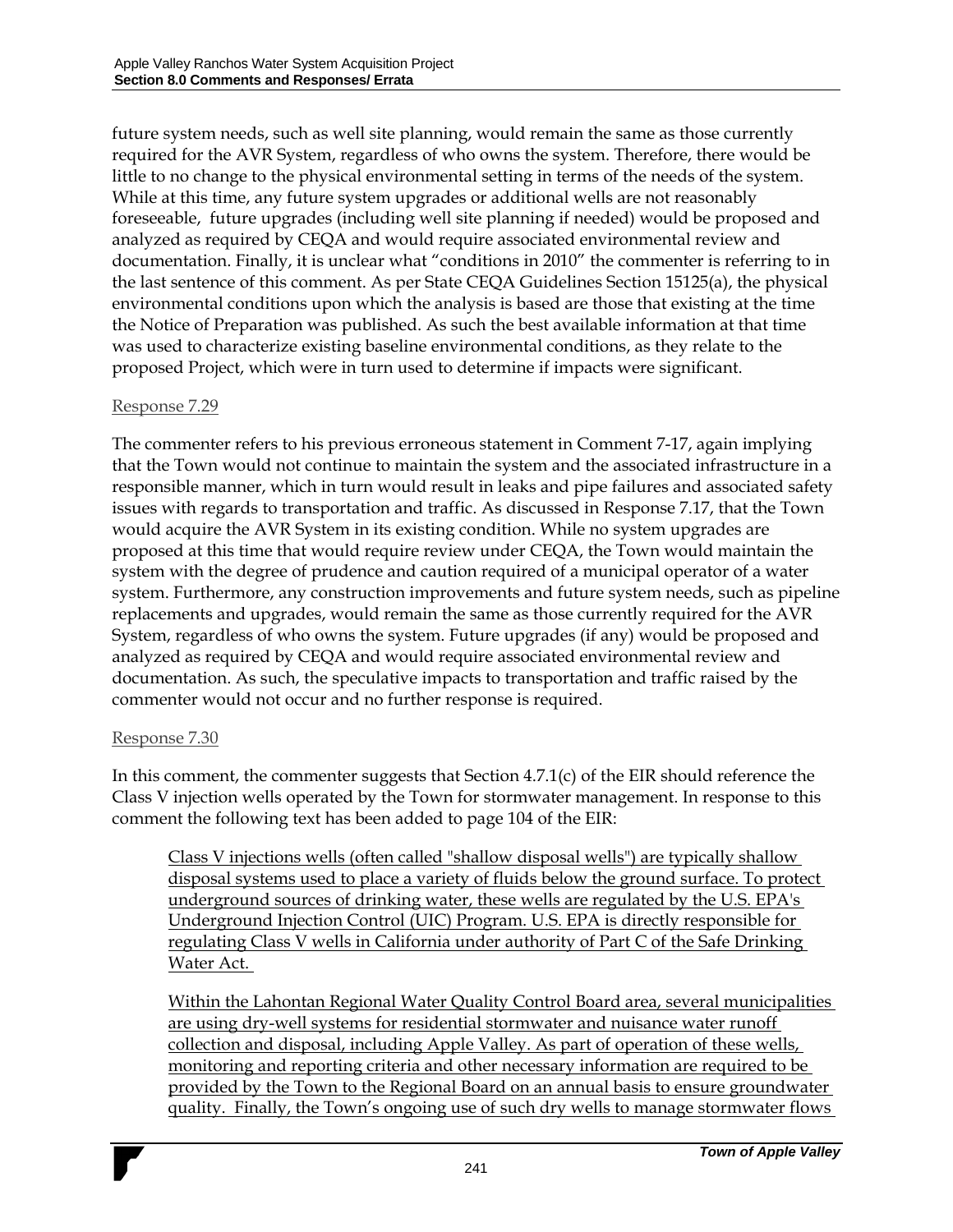# would continue regardless of the Project, such the wells' operation is not an impact caused by the Project.

The commenter goes on to assert that the discussion of stormwater conveyance should discuss the relationship between the Town's operation of Class V injection wells and its potential ownership of the AVR System, speculating that Town ownership of both systems could result in a higher risk of contamination. As described above, Class V injection wells are regulated under the Safe Drinking Water Act. The Town would continue to be required to comply with all requirements of the Act with regard to its Class V wells and these requirements would not change as a result of the proposed Project. Finally, the Town's maintenance activities are also reported to the RWQCB annually as required under the permits.

### Response 7.31

The commenter claims that the Draft EIR fails to discuss potential growth inducing impacts of Town ownership of the water system in relation to the Town's General Plan forecasts. Specifically, the commenter expresses concern that the water supply system would be expanded to meet growing needs of the Town or that lower water rates under Town management could lead to increased water use.

Section 4.3, Hydrology and Water Quality, and Section 2.3, Regulatory Setting, of the Draft EIR already describe the existing regulatory requirements regarding water conservation applicable to the proposed Project. These include the requirement for the operator of the AVR System, whether it be Apple Valley Ranchos Water Company or the Town, to comply with the Water Conservation Act of 2009 (often referred to as SBX7-7), which requires increased emphasis on water demand management and requires the state to achieve a 20 percent reduction in urban per capita water use by December 31, 2020.

As described in Impact WAT-1 on page 72 of the EIR, any operator of the system would be required to comply with the water use reduction strategies and goals contained within the California Water Conservation Act of 2009. If the Town acquires the AVR System, it would be required to prepare a UWMP to support long-term resource planning and ensure that reliable and adequate water supplies are available to meet existing and future water demands over a 20 year planning horizon during normal, single-dry, and multiple-dry year periods, including through identification of water conservation measures. In addition, the EIR explains that the Town intends to continue operations substantially in their current form and no expansion of operations would occur with the proposed Project. Moreover, as discussed in Section 5.0, Growth Inducement and Other CEQA Issues, of this EIR, the proposed Project would not induce substantial population growth, including in the unlikely event of a reduction in water rates, in that it would not alter any existing land use designations or zoning nor would it result in a significant number of new employees to the community. Additionally, it would not result in any significant effect resulting from removing obstacles to growth. As a result, the proposed Project would not result in an increase in water use and opportunities to introduce water conservation measures as a result of the Town's operation of the system would be identified as part of the water supply planning process.